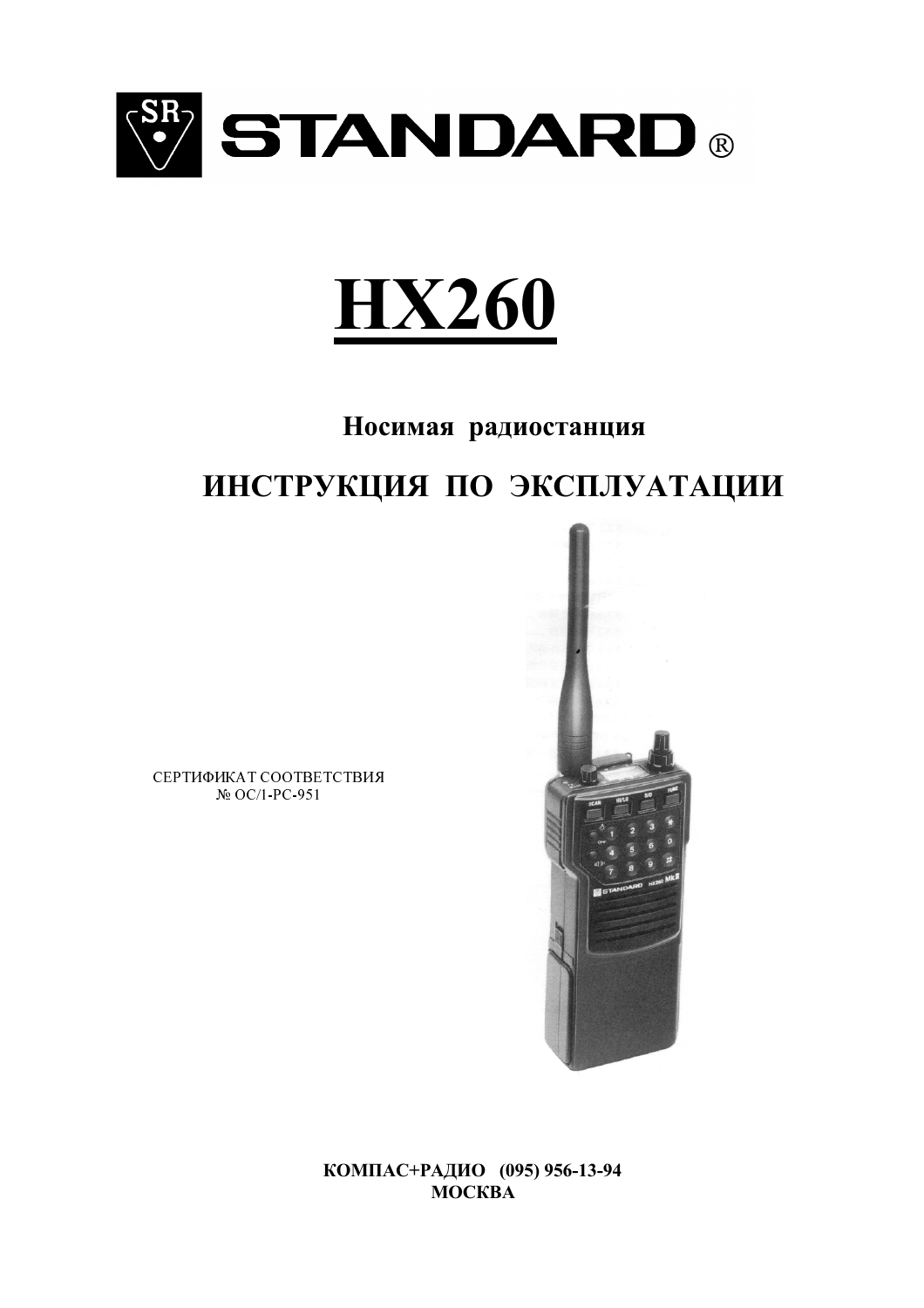# **ОГЛАВЛЕНИЕ**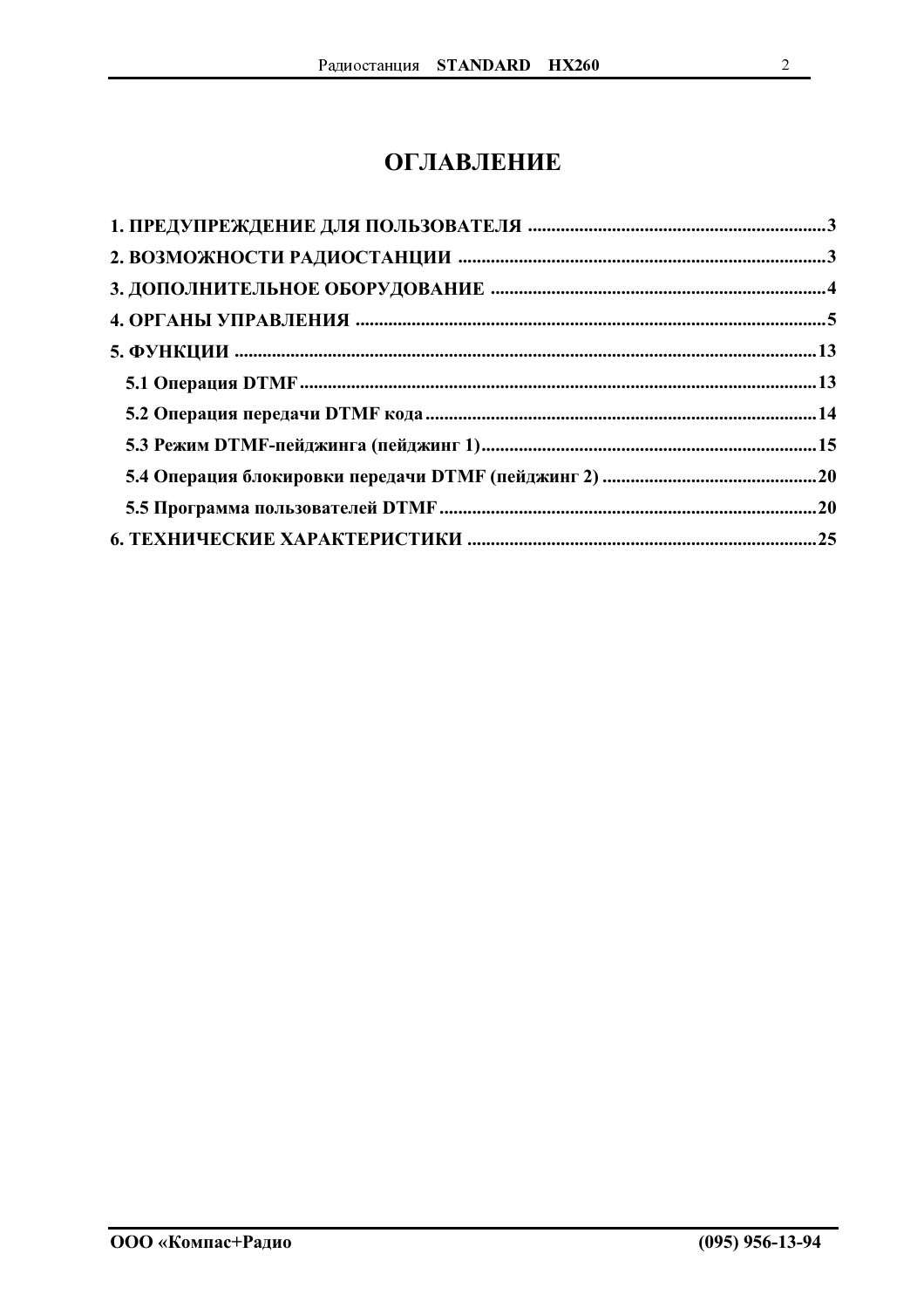# <span id="page-2-0"></span>1. Предупреждение для пользователя

- Без соответствующей лицензии использование радиостанции запрещено законом.
- Выключайте радиостанцию приближаясь к объектам с легковоспламеняющимися жидкостями и газами (бензозаправочной и газонаполнительной станциями).
- Пехническое обслуживание радиостанции должно производится только специалистами, имеющими соответствующую квалификацию и разрешение.
- Попытка разобрать или модифицировать радиостанцию может привести к её неисправности.
- Пе подключайте радиостанцию к источнику постоянного тока с напряжением, превышающим допустимое значение, это может привести к выходу из строя радиостанции.
- Не подключайте радиостанцию к источнику переменного тока.
- Радиостанция не является водонепроницаемой. Не допускайте попадания не нее влаги.
- **Во избежание выхода устройства из строя не включайте радиостанцию без** антенны.

# 2. Возможности радиостанции

- Модель HX260 представляет собой компактную, носимую радиостанцию.
- Переключатель S/D позволяет переходить из дуплексных каналов в симплексные.
- **EXT.DC JACK** дает возможность прямого подключения к борт сети автомобиля постоянного тока с напряжением от 6,1 до 13,8 В.
- Радиостанция имеет функцию сканирования каналов памяти.
- $\blacksquare$  Функции DTMF

установка СТD1600 (модуль DTMF и клавиатура) дает возможность использовать следующие функции:

- режим DTMF кодера
- функция последнего набора
- функция набора из памяти
- функция ANI
- функция ручного набора
- $\blacksquare$  режим DTMF декодер
- функция индивидуального вызова
- функция группового вызова
- функция возврата ответа
- функция возврата вызова

Установка дополнительного модуля ST865S2 дает возможность работы в транковой сети с протоколом SmarTrunk II.

Установка дополнительных модулей, программирование рабочих частот, тона CTCSS и функций DTMF производятся дилером.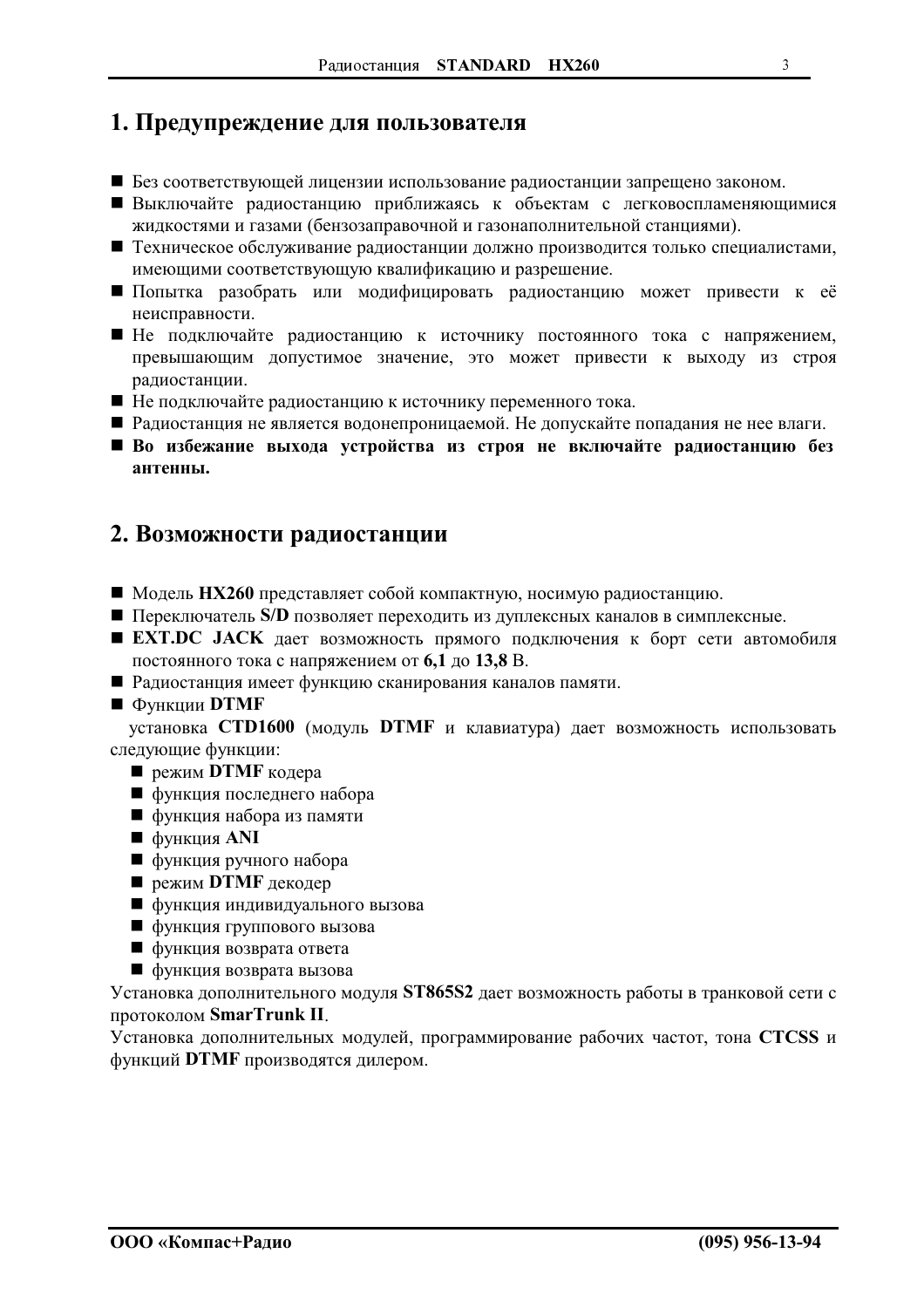# <span id="page-3-0"></span>3. Дополнительное оборудование

По ниже приведенному полному списку аксессуаров можно дополнительно заказать необходимые устройства

| Шести позиционное быстрое зарядное устройство  CSB240K    |  |
|-----------------------------------------------------------|--|
| Автомобильное зарядное устройство (для CNB151/153) CMC150 |  |
| Медленное зарядное устройство (для CNB151/153) CWC150K    |  |
| Медленное зарядное устройство (для CNB153) CWC151K        |  |
|                                                           |  |
|                                                           |  |
|                                                           |  |
|                                                           |  |
|                                                           |  |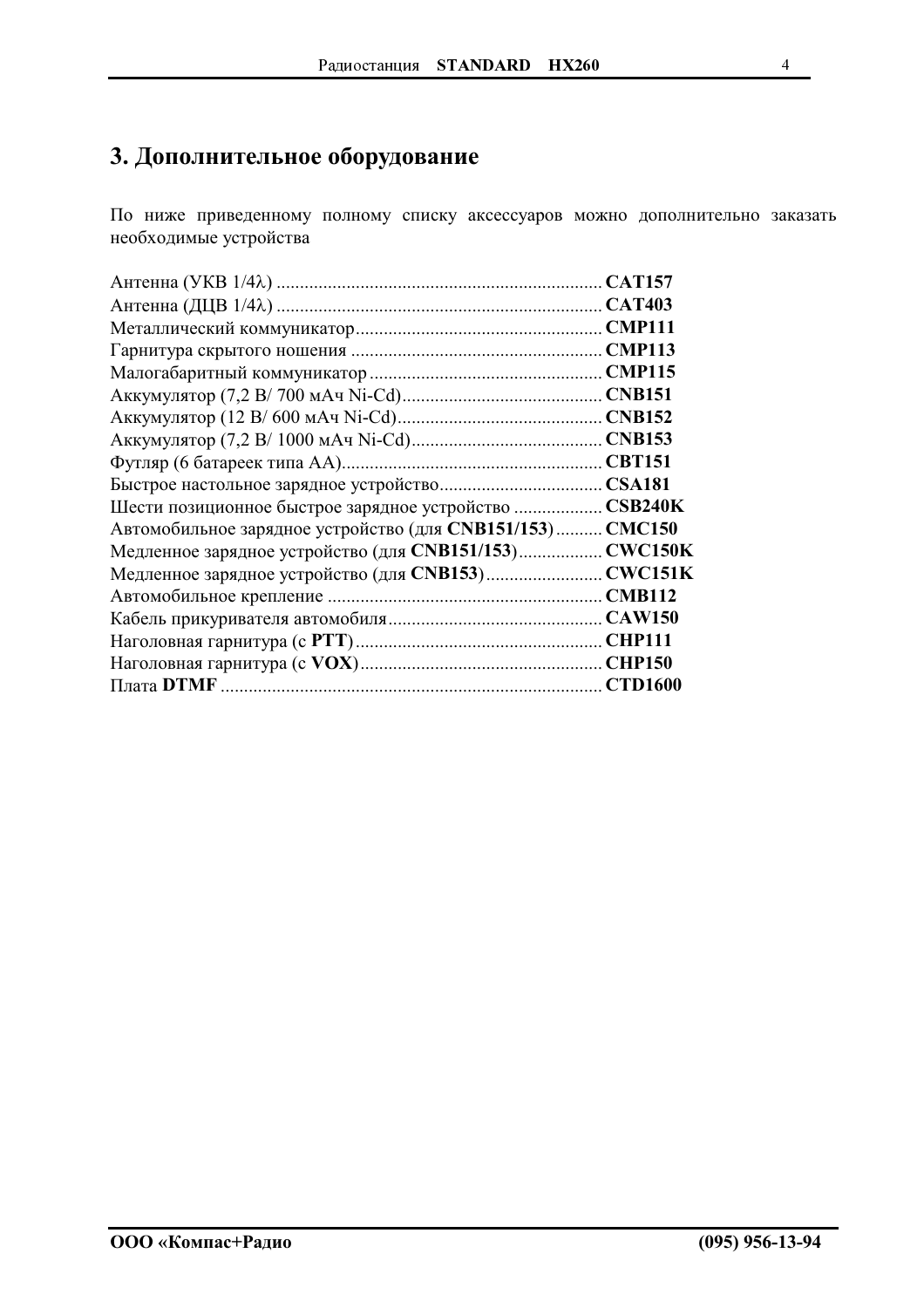# <span id="page-4-0"></span>4. Органы управления



# 1 - Жидкокристаллический дисплей

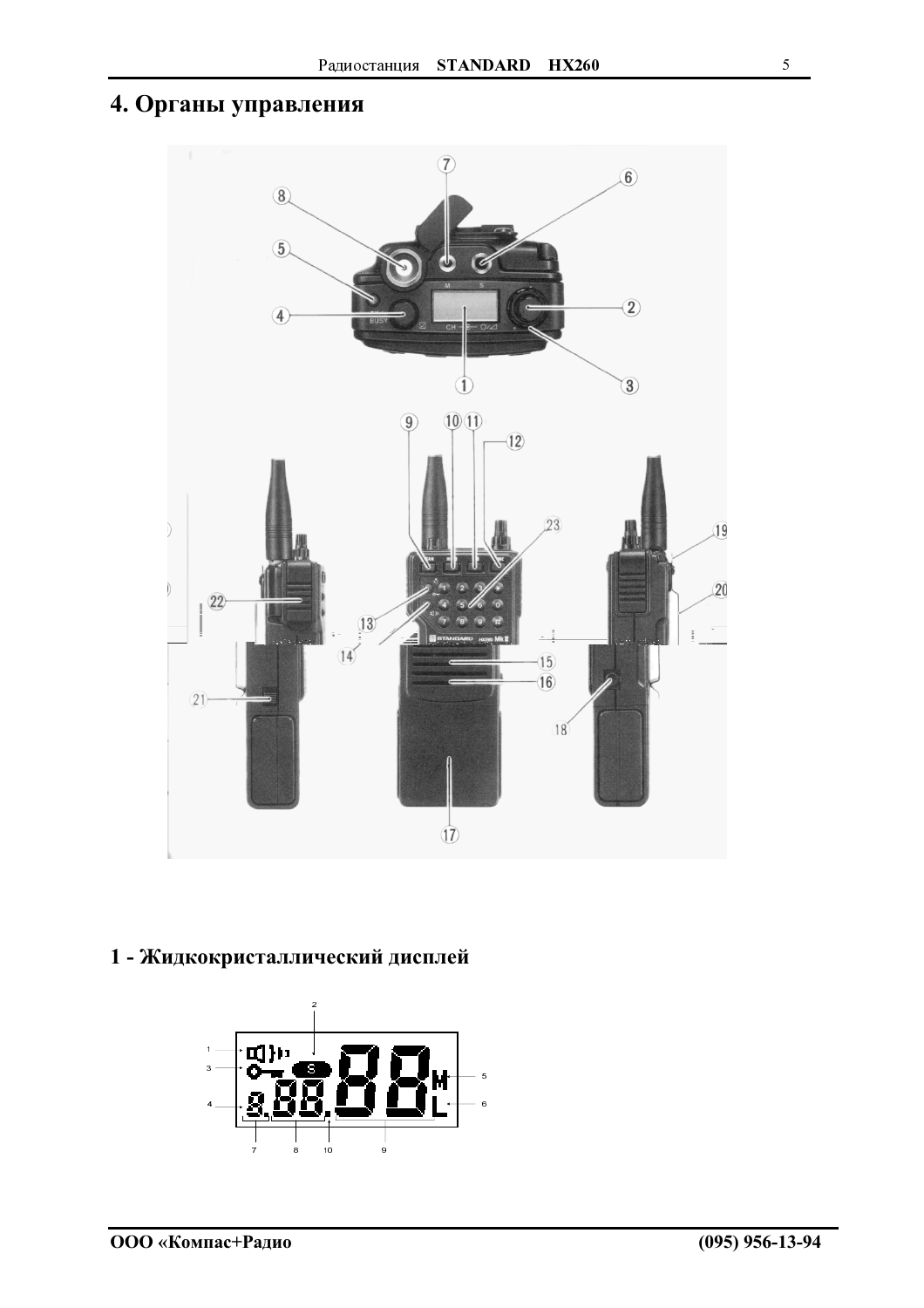|                | Показания дисплея | Название                                     | Функция                                                                                                                                                                                     |
|----------------|-------------------|----------------------------------------------|---------------------------------------------------------------------------------------------------------------------------------------------------------------------------------------------|
| 1              | ⊲)) (             | индикатор MONITOR                            | зажигается, когда CTCSS<br>код не запрограммирован<br>зажигается, когда CTCSS не<br>активизирован                                                                                           |
| $\overline{2}$ | $\overline{S}$    | Индикатор SIMPLEX                            | обычном<br>режиме, при<br>$\mathbf{B}$<br>выборе<br>симплексного<br>режима                                                                                                                  |
|                |                   | Индикатор TRUNCKING                          | транковой<br>при установке<br>платы,<br>появляется,<br>когда<br>выбран транковый режим                                                                                                      |
| 3              | ⊶                 | блокировка клавиатуры                        | появляется<br>при<br>блокировании<br>клавиатуры<br>от случайных изменений                                                                                                                   |
| $\overline{4}$ | ŗ,                | Индикатор PAGING                             | при установленной<br>плате<br><b>CTD1600</b> появляется<br>при<br>включении DTMF декодера                                                                                                   |
| 5              | M                 | Индикатор CHANNEL<br><b>MEMORY</b>           | показывает,<br>что<br>$\bullet$<br>при<br>DTMF,<br>программировании<br>были запрограммированы<br><b>DTMF CODE ANI и т.д.</b><br>зажигается<br>при<br>сканировании<br>канала<br>ИЗ<br>памяти |
| 6              | L                 | Отображение LOW POWER                        | $\bullet$<br>индицируется при<br>низкой<br>мощности передатчика                                                                                                                             |
| $\overline{7}$ | П.                | Индикатор ANSWER BACK                        | появляется<br>когда<br>$\bullet$<br>установлен<br>режим<br><b>ANSWER BACK</b>                                                                                                               |
| $8 - 1$        | CH                | Индикатор CHANNEL                            | индицируется<br>номер<br>выбранного канала                                                                                                                                                  |
| $8 - 2$        | bc                | Индикатор SCAN                               | отображается,<br>когда<br>процесс<br>сканирования<br>функцией<br>прерван<br>занятой<br>остановки<br>на<br>частоте                                                                           |
| 9              | 88                | <b>CHANNEL</b><br>Индикатор<br><b>NUMBER</b> | Отображает номер канала<br>٠<br>(от 01 до 16).                                                                                                                                              |
| 10             |                   | Индикатор режима SCAN                        | Мигает,<br>когда<br>включено<br>сканирование                                                                                                                                                |

# 2 - Ручка включения питания/регулировка громкости

Поворачивая ручку по часовой стрелке за отметку ОFF, включите питание. Сразу же начнет светиться жидкокристаллический дисплей. Продолжайте поворачивать ручку по часовой стрелке для увеличения уровня громкости. Во время регулировки громкости нажмите кнопку MONI или поверните ручку регулировки порога чувствительности (squelch) полностью против часовой стрелки.

#### 3 - Ручка селектора канала

- поворот ручки по часовой стрелке переключает на следующий канал (по возрастанию).
- поворот ручки против часовой стрелки переключает на предыдущий канал.  $\blacksquare$
- незапрограммированный канал не отображается на индикаторе при вращении ручки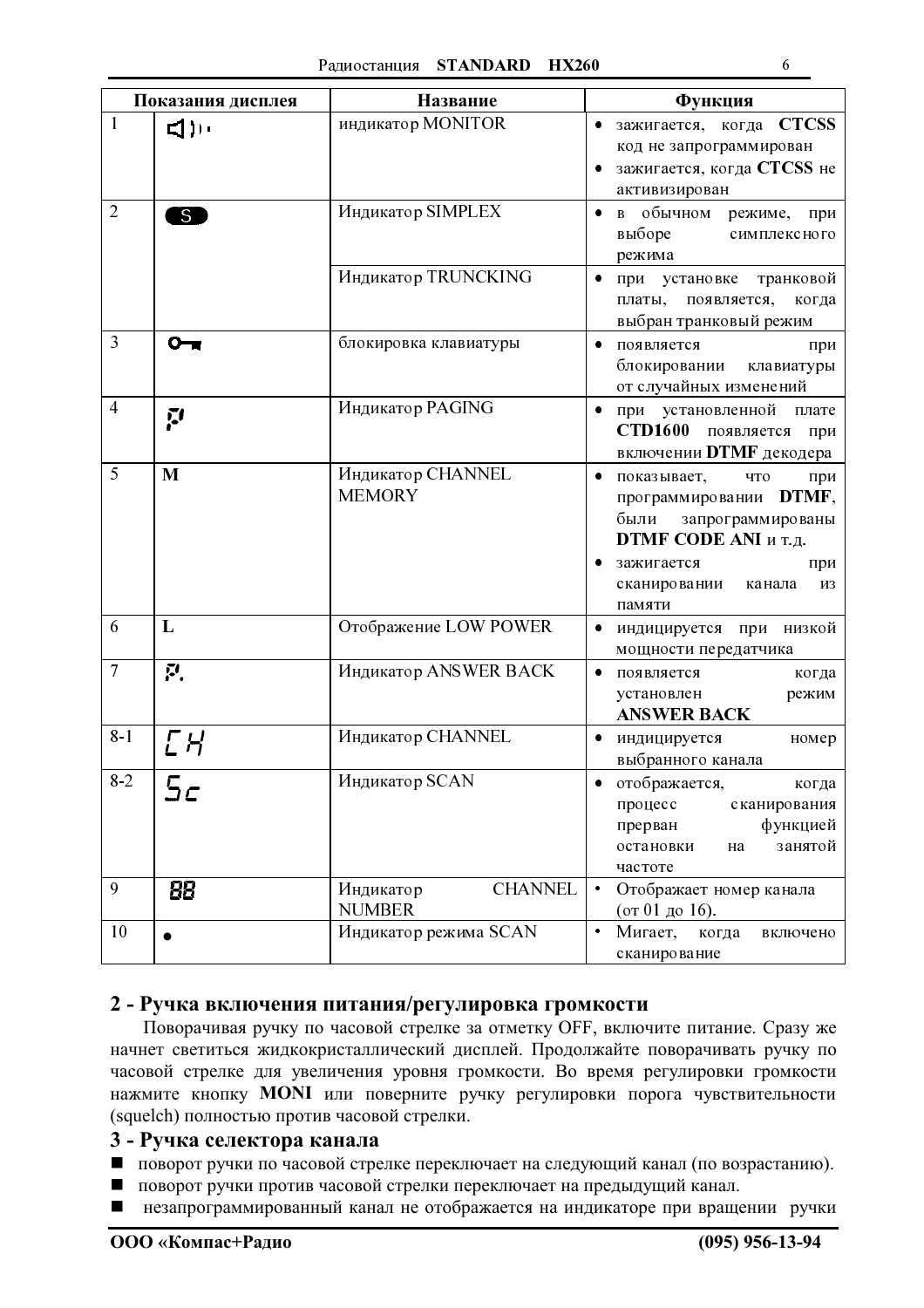селектора каналов.

• поворот ручки селектора каналов во время SCAN PAUSE или RESUME TIME вызывает повторный запуск сканирования со следующего номера канала.

П при переключении на самый низкий номер канала, раздается звуковой сигнал низкого тона.



# 4 - SQL - управление порогом шумоподавителя

Данная функция убирает шум.

Поверните ручку против часовой стрелки до появления шума. Для регулировки положения порога шумоподавления (SQL) медленно поворачивайте ручку по часовой стрелки до исчезновения шума.

# 5 - Индикатор TX/BUSY

■ ТХ: во время передачи загорается красный светодиод.

**• BUSY**: во время приема сигнала загорается зеленый светодиод.

Если во время передачи напряжение аккумуляторной батареи опускается ниже, чем 6.3 В, начинает мигать красный светодиод.

## 6 - Гнездо внешнего громкоговорителя

Данное гнездо предназначено для подключения дополнительного громкоговорителя или головных телефонов.

После того, как в гнездо вставлен штекер, внутренний громкоговоритель отключается.

# 7 - Внешнее гнездо микрофона

Данное гнездо предназначено для подключения дополнительного микрофона.

# 8 - Разъем для подключения антенны

Данный разъем предназначен для подключения антенны, входящей в комплект поставки

# 9 - Кнопка SCAN

Данная кнопка используется для запуска и остановки операции сканирования.

Имеется два типа сканирования: MEMORY SCAN и CTCSS SCAN.

Условиями для выполнения функции MEMORY SCAN являются:

Операция сканирования запускается нажатием кнопки SCAN в течение двух секунд. После того, как операция сканирования запущена, ее можно остановить, повторно нажав кнопку SCAN.

После того как отображен канал, который вы хотите сканировать, удерживайте кнопку SCAN нажатой в течение приблизительно двух секунд для того, чтобы назначить данный канал в качестве SCAN MEMORY CHANNEL. Когда канал назначен, в правой части лисплея появляется символ "М".

Для отмены SCAN MEMORY CHANNEL удерживайте кнопку SCAN нажатой в течение приблизительно двух секунд. С дисплея исчезнет символ "М" и канал будет отменен.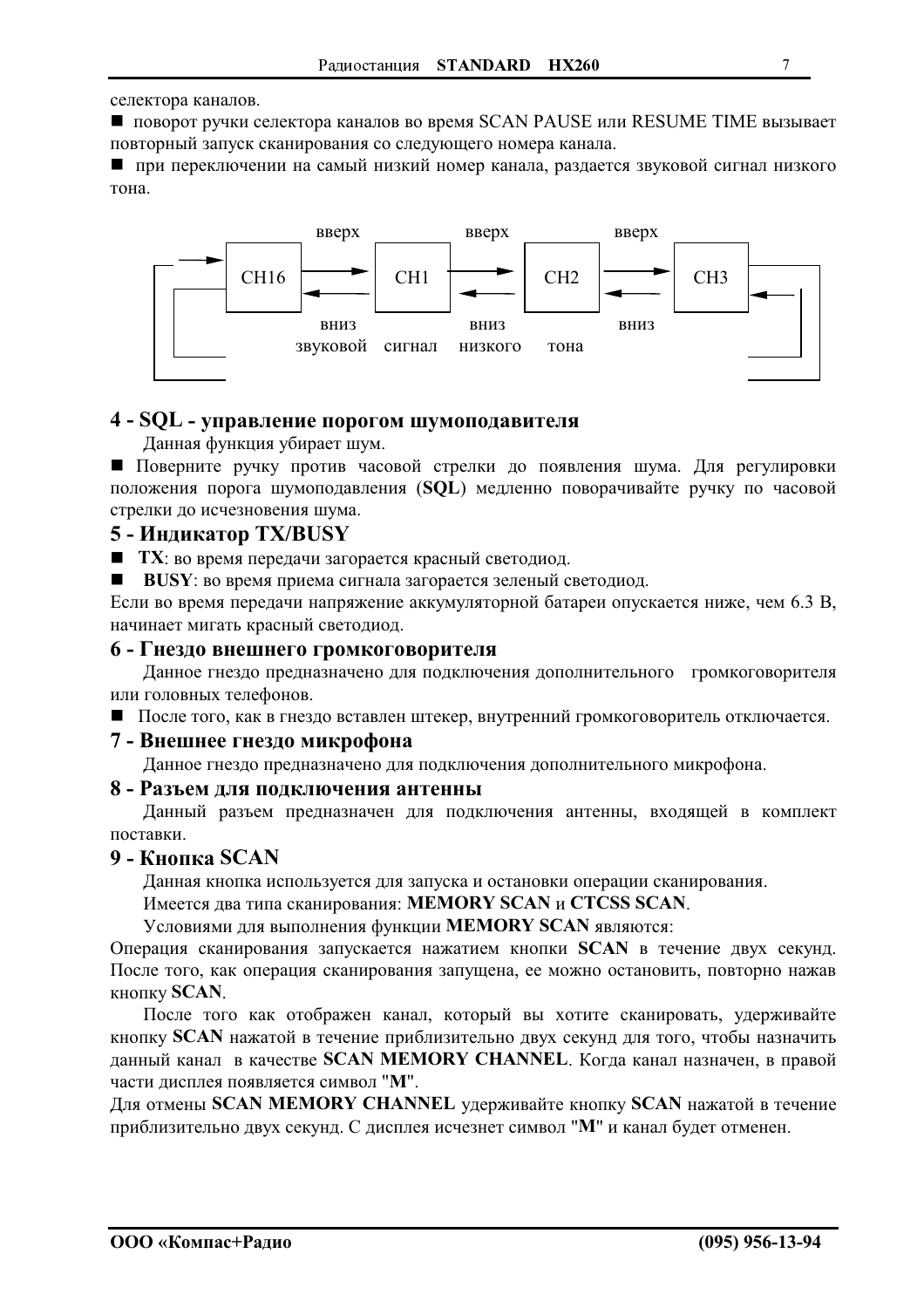

Удерживайте кнопку SCAN в течении двух секунд

8

Удерживайте кнопку SCAN в течении двух секунд

В памяти сканирования программируются два или более каналов памяти.

■ Радиостанция находится в режиме приема.

■ Канал приема не занят.

• Когда режим сканирования включен на занятом канале, пауза вводится немедленно.

Ниже показано, как сканируются приемные каналы, запрограммированные в память сканирования.

| <b>MEMORY</b> |       |                   | MEMORY   MEMORY   MEMORY   MEMORY   MEMORY |        |  |
|---------------|-------|-------------------|--------------------------------------------|--------|--|
| $CH-$         | $CH-$ | $\overline{C}$ H- | $\mathsf{C}$ H-                            | $ CH-$ |  |
|               |       |                   |                                            |        |  |

 $100 <sub>M</sub>$  сек

Примечание: Каналы, не запрограммированные в памяти сканирования, пропускаются.

Во время сканирования на дисплее появляется изображение, показанное ниже.



Во время сканирования на дисплее отображается «Sc»

Мигает

Во время остановки на занятой частоте, на дисплее появляется изображение, показанное ниже.



Отображается номер канала, на котором произошла остановка сканирования. Постоянно отображается «Sc»

Во время сканирования кнопки S/D или MONI и HI/LO не функционируют, но это не относится к состоянию остановки на занятой частоте.

#### Сканирование памяти

(1) Остановка во время сканирования

- Когда радиостанция обнаруживает сигнал в канале, сканирование на данном канале приостанавливается.
- $\blacksquare$  Сканирование останавливается при нажатии кнопки SCAN (сброс SCAN)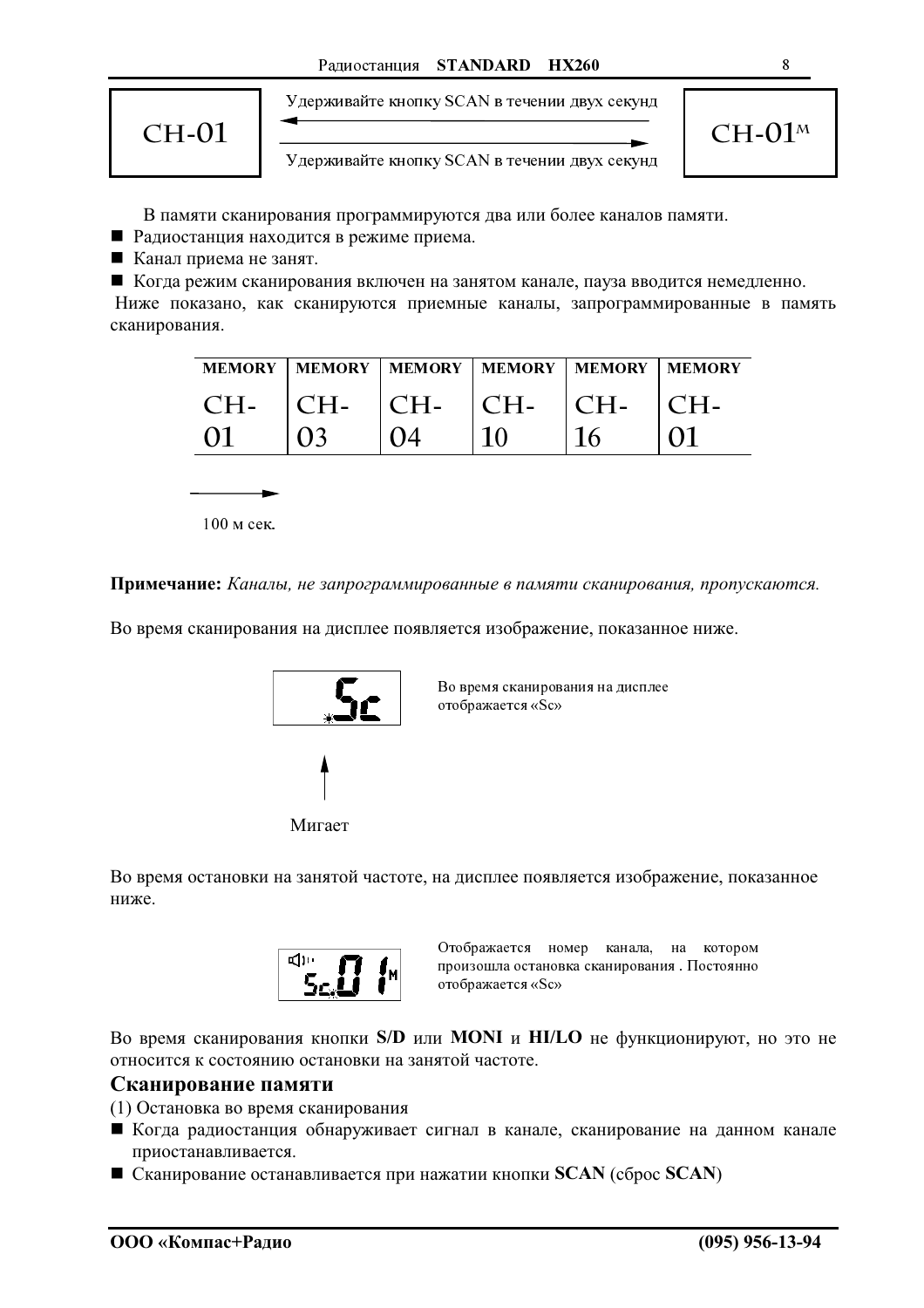Примечание: Если дилером запрограммировано PTT SCAN CLEAR OFF, сканирование будет приостановлено при нажатии кнопки РТТ и продолжено после ее отпускания. Если запрограммировано PTT SCAN CLEAR ON, то при нажатии кнопки PTT сканирование прекращается.

- (2) Возобновление сканирования
- Сканирование возобновляется при освобождении занятой частоты (пропалание на ней сигнала)
- Примечание: Дилером могут быть запрограммированы значения паузы 0 сек или 2,5 сек.
- Если селектор канала переключить во время паузы сканирования, то сканирование начнется со следующего канала.

# Сканирование CTCSS

Метод сканирования такой же, как и при сканировании памяти.

- Данная функция может использоваться после установки модуля CTN190.
- Даже находясь на занятой частоте, сканирование не приостанавливается, если тональный сигнал не совпадает с установленным.
- $\blacksquare$  По сравнению с MEMORY SCAN имеются различия во временной диаграмме для операции сканирования, включающей в себя каналы с установкой радиоприема CTCSS.
- Если в канале приема запрограммирован какой-либо тон, то сканирование происходит в режиме CTCSS SCAN.
- В режиме CTCSS SCAN на дисплее отображается такая же информация, что и в режиме MEMORY SCAN.
- Когда принимается сигнал с тоном, совпадает с запрограммированной в вашей радиостанции установкой, то функция SCAN PAUSE активизируется при тех же условиях, которые применяются к MEMORY SCAN.

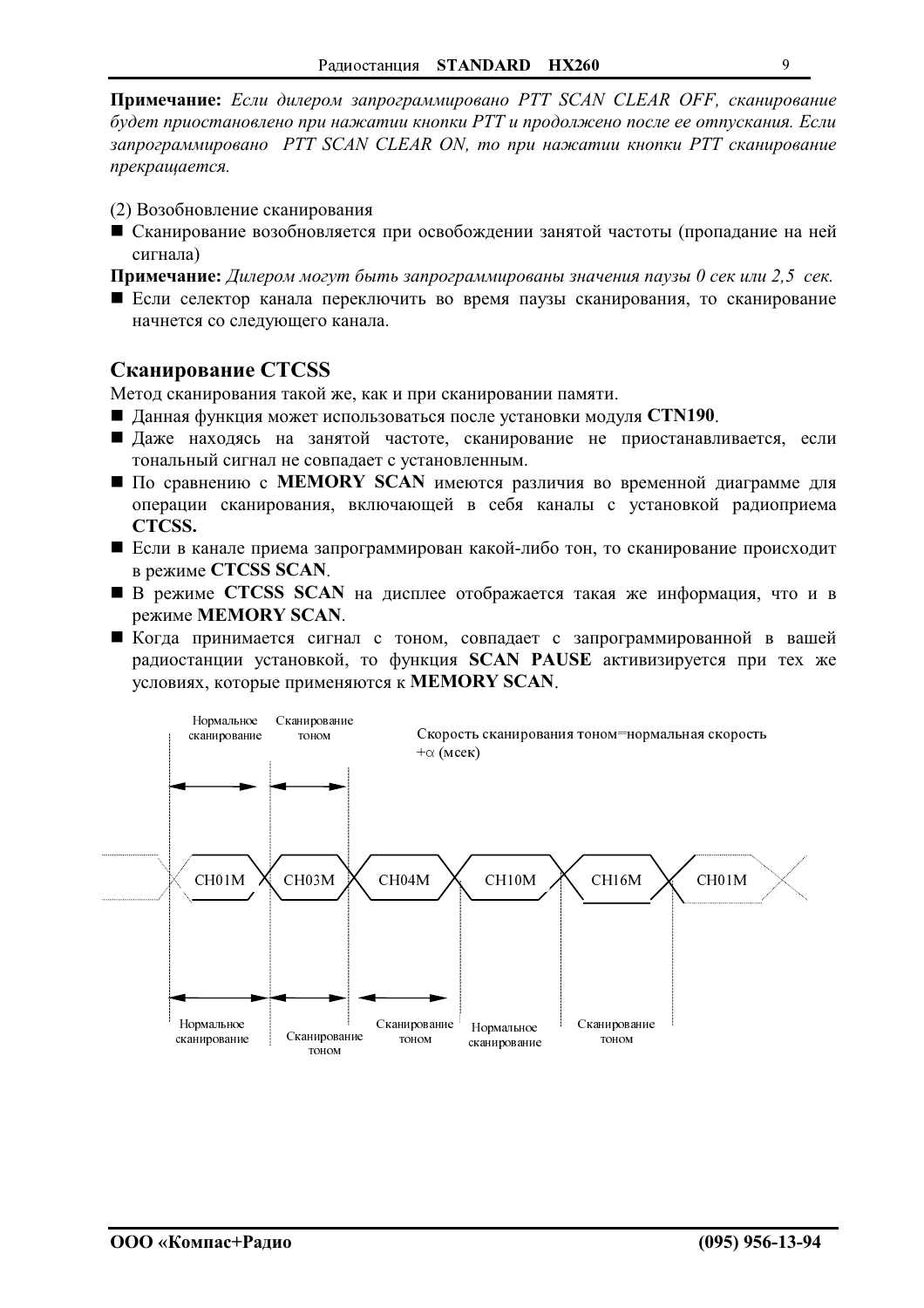КАНАЛ 03, 04, 16

в режиме приема установлен CTCSS тон

КАНАЛ 01, 10

в режиме приема CTCSS тон не установлен

#### Время возобновления сканирования

Время возобновления сканирования - это пауза от пропадания сигнала до возобновления сканирования.

Примечание: Обычно время возобновления сканирования устанавливается в 2.5 сек. Для изменения его значения на 0 сек обратитесь дилеру.

- Если во время возобновления сканирования (SCAN RESUME TIME) возникает состояние приостановки сканирования (BUSY или TX), то время возобновления сканирования сбрасывается.
- Если во время приостановки сканирования тональный сигнал не соответствует запрограммированному значению или принимаемый сигнал пропадает, то звук отключается и сканирование начинается не сразу, а после времени возобновления сканирования.



\* PTT SCAN CLEAR - сброс сканирования клавишей PTT.

Функция PTT SCAN CLEAR предназначена для сброса режима сканирования при нажатии клавиши РТТ для передачи.

Данная установка может быть включена и выключена дилером.

Когда установка выключена: сканирование приостанавливается при нажатии РТТ; сканирование возобновляется при отпускании кнопки РТТ.

Когда установка включена: сканирование прекращается при нажатии РТТ.

# 10 - Кнопка НІ/LO

- Этой кнопкой переключается мощность передатчика (HI -высокая, LO -низкая).
- Во время передачи нельзя выполнить переключение между высокой и низкой мощностью передатчика. Установка высокой или низкой мощности выполняется для всех каналов.
- Данная установка сохраняется при переключении каналов и при выключении питания.
- Когда установлена низкая мощность, светится символ "L".

#### 11 - Кнопка S/D

Режим S/D является стандартным при поставке радиостанции изготовителем.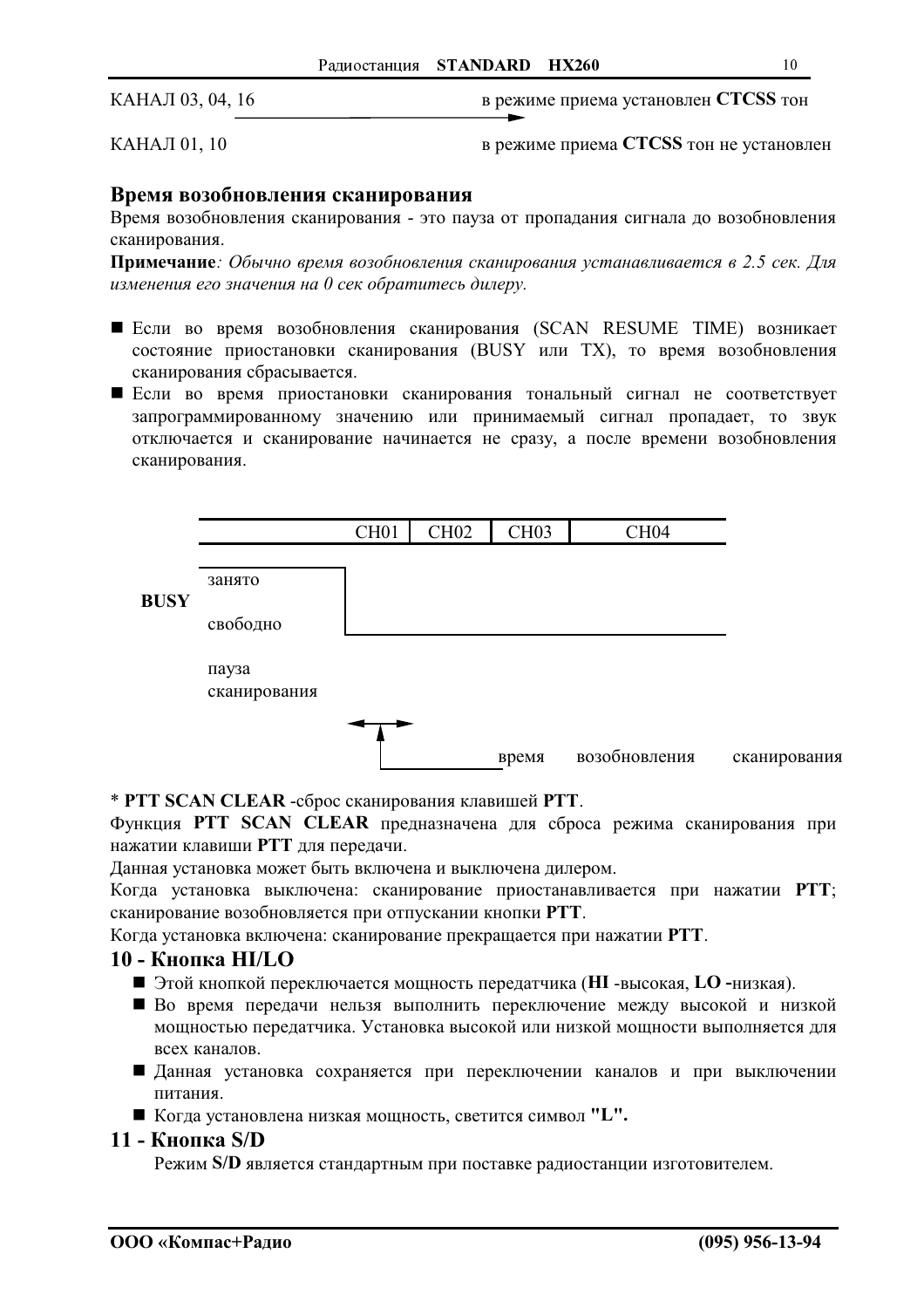- $(1)$  Режим S/D
	- Данный режим используется для переключения индицируемого на дисплее канала между симплексным и дуплексным режимами работы.
	- Кнопка S/D устанавливает частоту передачи одинаковой с частотой приема только для тех каналов, в которых запрограммирован дуплексный режим.
	- Частота CTCSS передачи делается идентичной частоте CTCSS приема.
	- $\blacksquare$  При однократном нажатии кнопки S/D в симплексный режим переключается только индицируемый канал и на жидкокристаллическом дисплее появляется символ<sup>65</sup>.
	- Символ не горит для тех каналов, в которых запрограммирован симплексный режим (кнопка S/D не работает).
	- Поворот ручки селектора каналов вызывает сброс симплексного режима и выключение символа S.
	- Режим сканирования сбрасывает симплексный режим и выключает символ<sup>65</sup>.
	- Выключение питания сбрасывает симплексный режим и выключает символ

|          | Частотные данные | CTCSS           |          | Частотные данные | CTCSS           |
|----------|------------------|-----------------|----------|------------------|-----------------|
| Прием    | запрограммиров.  | запрограммиров. | Прием    | запрограммиров.  | запрограммиров. |
|          | частота приема   | код приема      |          | частота приема   | код приема      |
| Передача | запрограммиров.  | запрограммиров. | Передача | устанавливаемая  | устанавливаемый |
|          | частота передачи | код передачи    |          | частота приема   | код приема      |

Дуплексный режим

S/D включен

Симплексный режим

Примечание: При установке транковой платы переключатель S/D не работает. Если CTCSS не запрограммирован, то изменяется только частота передачи и приема.

(2) Транковый режим

- Работа в транковом режиме становится возможной после установки транкового модуля.
- Для переключения между обычным и транковым режимами работы нажмите кнопку  $S/D.$
- При возврате из транкового режима в режим обычной работы, номер канала возвращается к номеру того канала, который последним использовался в обычном режиме.

1) Транковый режим

В транковом режиме работают только те каналы, для которых он запрограммирован.

|  |  | CH <sub>01</sub> | <b>CH02</b> | <b>CH03</b> | CH <sub>04</sub> |  |
|--|--|------------------|-------------|-------------|------------------|--|
|--|--|------------------|-------------|-------------|------------------|--|

# 2) Обычный режим

Могут быть использованы только те каналы, для которых не установлен транковый режим

\*Когда установлена транковая плата, не могут быть выполнены следующие операции: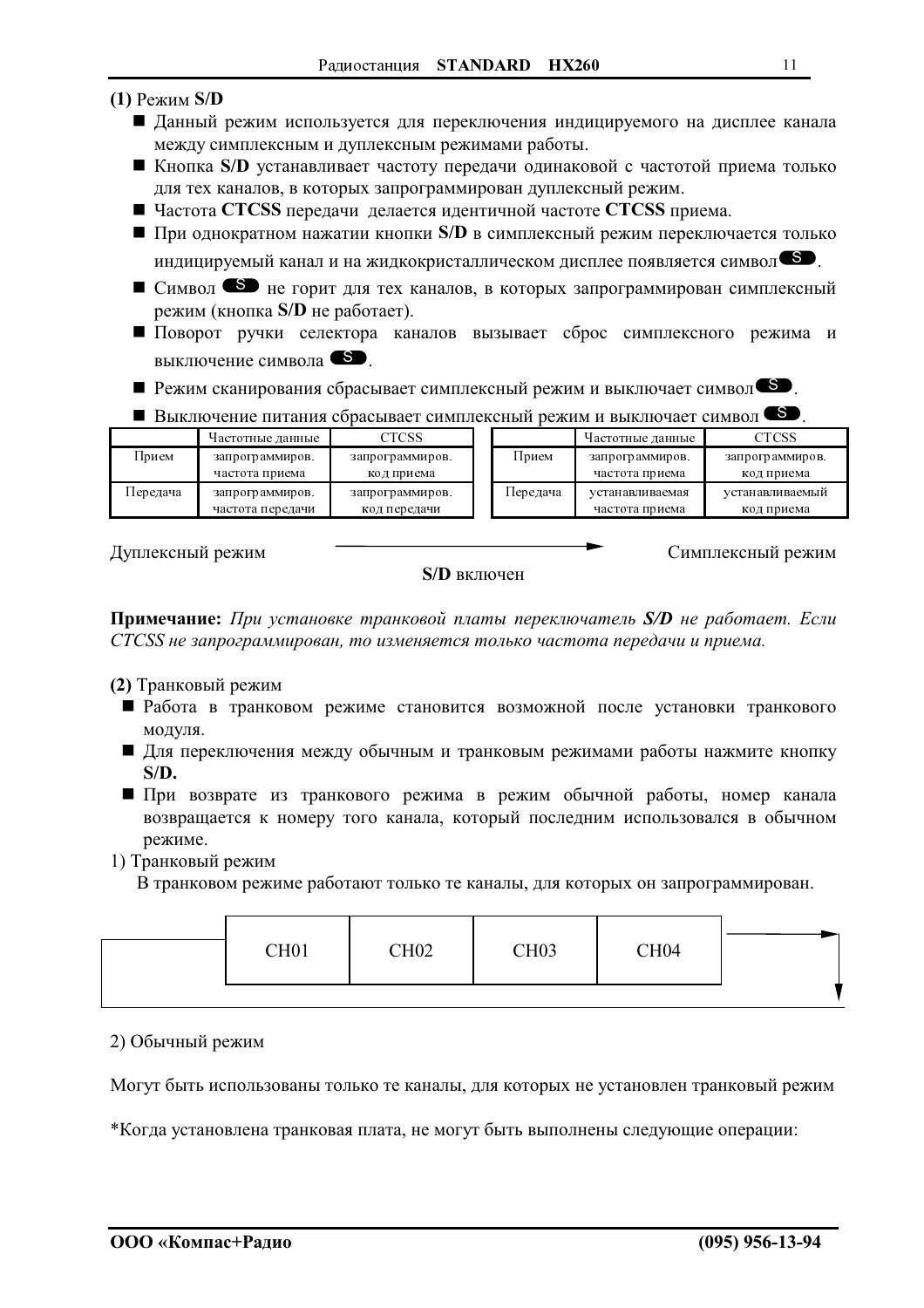| Операция                         | Транковый режим | Режим обычной работы |
|----------------------------------|-----------------|----------------------|
| Захват занятой частоты           | <b>HET</b>      | ДА                   |
| Сканирование памяти              | <b>HET</b>      | ДА                   |
| Симплекс/дуплекс                 | <b>HET</b>      | <b>HET</b>           |
| Экономное использование батарей  | <b>HET</b>      | ДА                   |
| Таймер времени истечения события | ДА              | ДА                   |
| <b>DTMF-пейджинг</b>             | <b>HET</b>      | <b>HET</b>           |
| <b>DTMF-память набора кода</b>   | <b>HET</b>      | <b>HET</b>           |
| <b>ANI</b>                       | <b>HET</b>      | <b>HET</b>           |

# 12 - Кнопка FUNC

Данная кнопка используется, при активизированной функции ANSWER BACK и, когда при установленной приобретаемой дополнительно плате CTD1600 (DTMF), установлен ANSWER BACK CODE.

# 13 - Кнопка LAMP/KEY.L

(1) Блокировка клавиатуры

- Блокировка клавиатуры может быть установлена или снята удерживанием в нажатом состоянии этой кнопки в течение приблизительно двух секунд.
- Когда клавиатура заблокирована, все кнопки отключены за исключением кнопок включения подсветки и РТТ.
- Функция блокировки клавиатуры не сбрасывается при выключении питания.
- Когда функция блокировки клавиатуры включена, появляется символ « О ».

(2) Подсветка

- Подсветка включается при нажатии данной кнопки на время меньшее двух секунд.
- Подсветка остается включенной в течение пяти секунд после того, как кнопка отпущена.
- Если в то время, когда включена подсветка, нажата какая-либо другая кнопка, то подсветка будет включена еще пять секунд.
- Для того, чтобы выключить подсветку, нажмите кнопку LAMP еще раз.
- Если в пейджерном режиме принят пейджерный код или код автоматического ответа и устройство начинает выдавать звуковой сигнал, то можно сбросить звук однократным нажатием данной кнопки (отображение кода не сбрасывается).

#### 14 - Кнопка MONI

Когда установлен модуль CTN190 (CTCSS), данная кнопка работает следующим образом:

При нажатии кнопки происходит включения звука (сброс AUDIO MUTE).

■ В режиме MONI на жидкокристаллическом дисплее отображается символ <

Когда установлен модуль СТD1600 (DTMF) и активизирован режим пейджинга, данная кнопка работает следующим образом:

- Когда установлен пейджерный режим DTMF, данная кнопка включает и выключает звук.
- В режиме MONI на жидкокристаллическом дисплее отображается символ < Удерживайте эту кнопку в нажатом состоянии в течение более двух секунд для включения звука.
- Если в пейджинговом режиме принимается пейджинг-код или код подтверждения, и этот код отображается на дисплее, то однократное нажатие этой кнопки производит переключение от индикации данного кода к индикации номера канала. (Если устройство выдает звуковой сигнал, то он сбрасывается).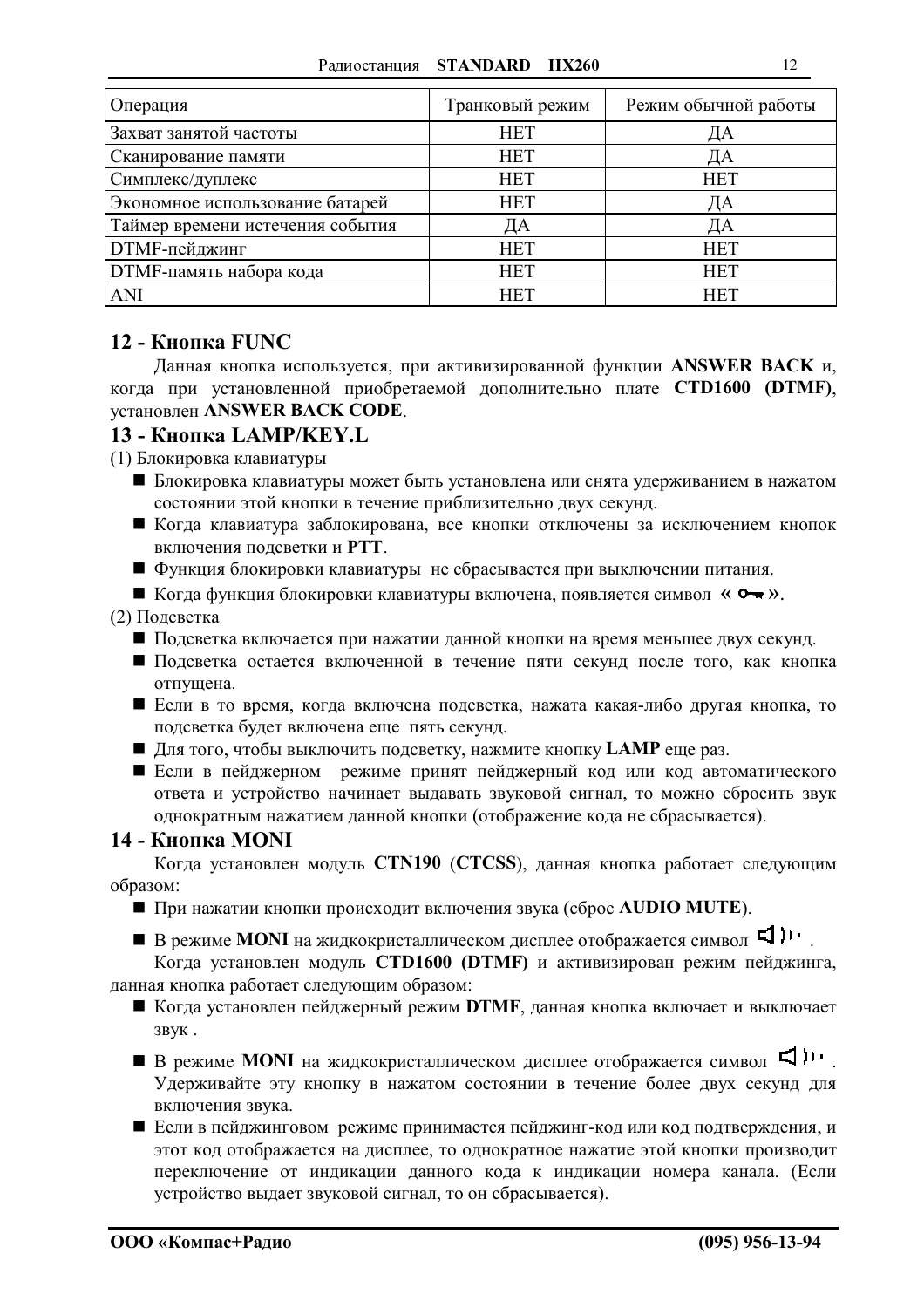# <span id="page-12-0"></span>15 - Громкоговоритель

Это встроенный громкоговоритель. При подключении внешнего громкоговорителя встроенный громкоговоритель отключается.

# 16 - Микрофон

Это встроенный микрофон. При подключении внешнего микрофона встроенный отключается.

# 17 - Кассета для Ni-Cd батарей

Для разных режимов работы могут быть необходимы различные типы никелькадмиевых батарей. Кассета является быстро заменяемой.

#### 18 - Разъем для подключения внешнего источника питания

Данный разъем предназначен для подключения переносного шнура питания CAW150. Как только соединитель шнура вставлен в этот разъем, питание от никелькадмиевых батарей автоматически отключается.

#### 19 - Крепление для наручн

#### 20 - Клипса для крепления

# 21 - Кнопка для отсоедине

Для того чтобы снять блок кнопку, затем удалите блок.

### 22 - Кнопка РТТ

Нажатие данной кнопки переводит радиостанцию в режим передачи; отпускание возвращает его в режим приема.

#### 23 - 12-кнопочная клавиатура

Данная клавиатура используется, когда установлен модуль СТD1600 для выполнения операций DTMF кодирования и пейджинга. Когда установлен транковый модуль, клавиатура используется для набора кодов.

# 5. Функции

#### 5.1 Операция DTMF

Для выполнения DTMF операции необходимо установить в радиостанцию модуль СТD1600. Кроме этого также необходимо определить будет ли данная функция использоваться для радиостанции HX190 или радиостанции HX260.

Основные режимы, используемые в операции DTMF перечислены ниже.

- РЕЖИМ DTMF КОДИРОВАНИЯ
- ПЕЙДЖИНГ РЕЖИМ
- РЕЖИМ ПРОГРАММИРОВАНИЯ DTMF
- РЕЖИМ АВТОМАТИЧЕСКОГО ОТВЕТА
- РЕЖИМ ПОВТОРНОГО ВЫЗОВА



батарей, сдвиньте и удерживайте эту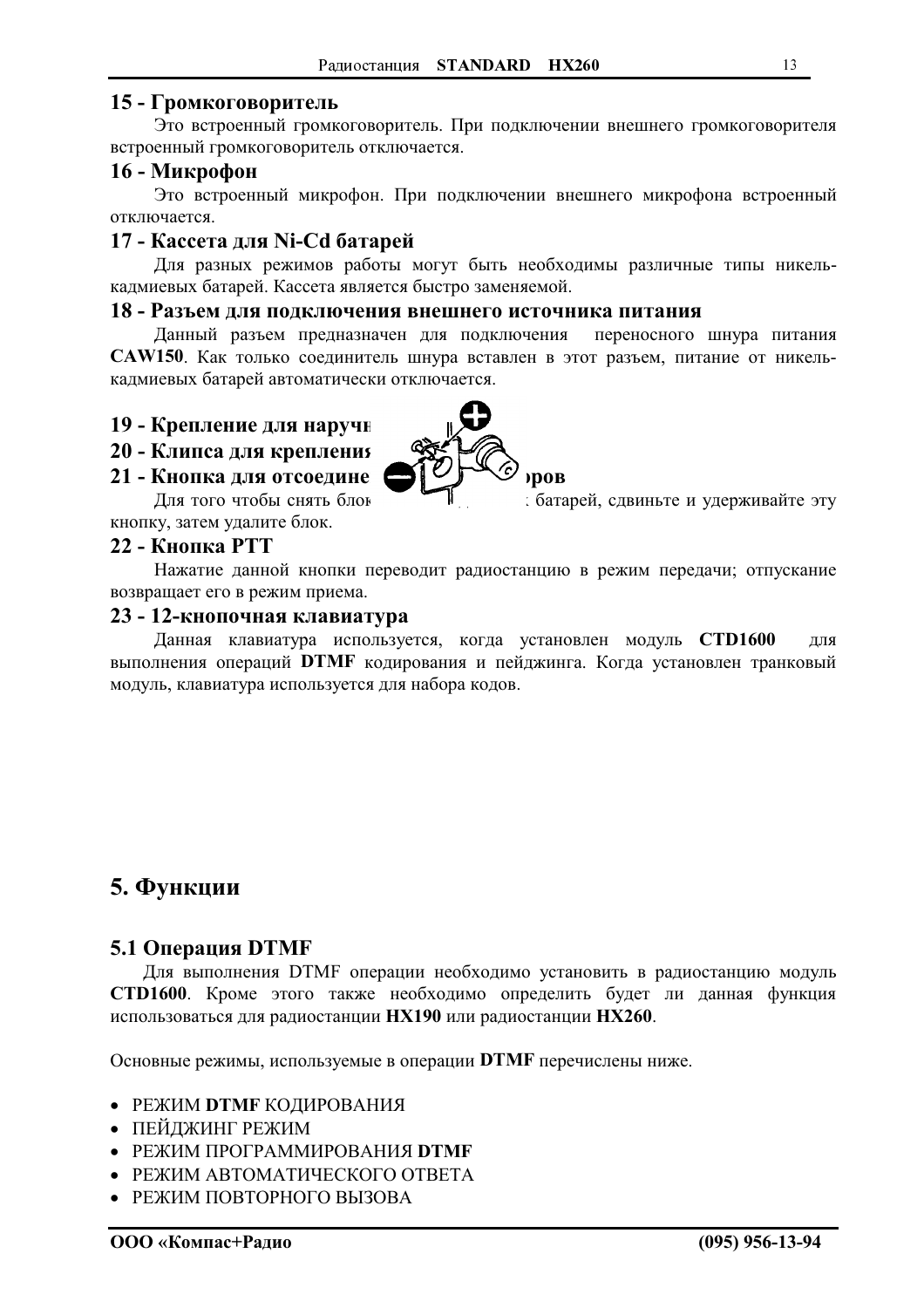

#### <span id="page-13-0"></span>Схема работы DTMF

#### 5.2 Операция передачи DTMF кода

**DTMF** операции могут быть выполнены, если в радиостанцию установлен модуль СТD1600 и выполнены установки, необходимые для работы в данном режиме. Данная функция работает в разных стандартах для радиостанций НХ190 и НХ260, поэтому должен быть выбран один из них.

#### 5.2.1 Ручной набор

Нажатие одной из кнопок цифровой клавиатуры при нажатой кнопке PTT, вызовет передачу соответствующего DTMF кода, пока будет нажата кнопка PTT. Одновременно **DTMF** код будет прослушиваться в громкоговорителе.

Соответствие между посылаемыми колами и нажатием кнопок показано в следующей таблине:

| Тип тона | Нажатие кнопки | Тип тона | Нажатие кнопки |
|----------|----------------|----------|----------------|
|          |                |          |                |
|          |                |          |                |
|          |                | $\ast$   | يلا            |
|          |                |          |                |
|          |                |          | <b>SCAN</b>    |
|          |                |          | HI/LO          |
|          |                |          |                |
|          |                |          | FUNC           |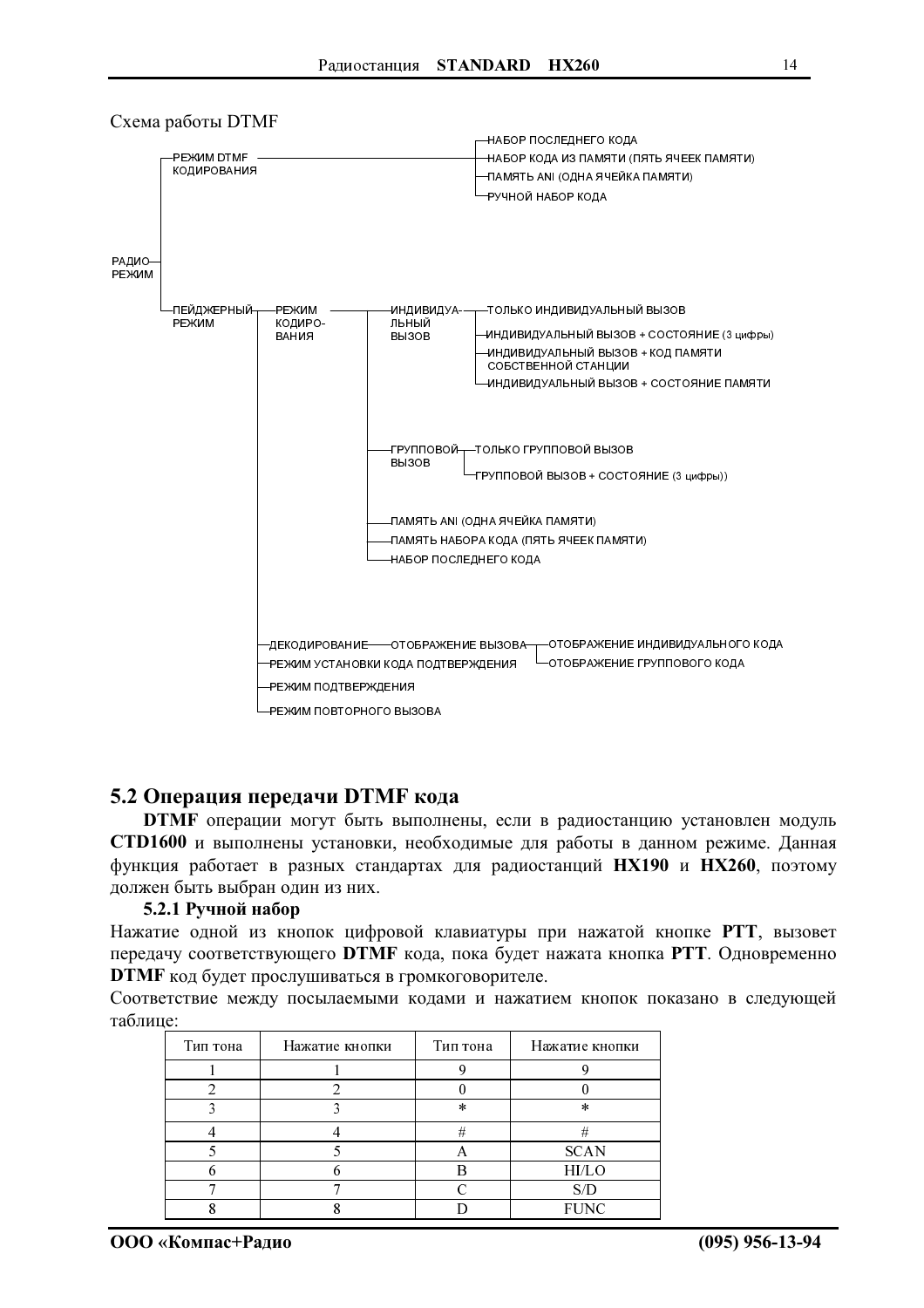#### 5.2.2 Набор кода из памяти

<span id="page-14-0"></span>Данная процедура используется для передачи DTMF кодов, без нажатия кнопки PTT. <Порядок работы>

Цифровые кнопки с 1 по 5 соответствуют ячейкам памяти с С1 по С5. Нажмите кнопку «\*», затем кнопку адреса ячейки памяти с кодом, который вы желаете передать.

#### 5.2.3 Набор последнего кода

Данная процедура используется для повторной передачи последней переданной посылки **DTMF** кодов.

#### <Порядок работы>

Дважды нажмите кнопку «\*».

Примечание. Если между нажатием кнопок будет пауза более 1-2 сек, то предыдущее нажатие кнопок будет игнорироваться.

5.2.4 Передача кода ANI (автоматическая идентификация номера)

Данная функция работает в том случае, если в **DTMF** программе выполнена соответствующая установка для передачи ANI. Код автоматической идентификации номера передается всякий раз при нажатии и /или отпускании кнопки РТТ.

# 5.3 Режим DTMF-пейлжинга (пейлжинг 1)

Эта функция использует трехзначные DTMF коды для вызова определенной станции и приводит к появлению кода DTMF на дисплее вызываемой станции. Отображаемый код DTMF может быть индивидуальным кодом вашей станции, кодом состояния (формат НХ260) или групповым кодом (формат НХ190). Прежде чем использовать данную функцию, уточните какой из форматов, HX190 или HX260, установлен в вашей радиостанции.

#### <Порядок работы>

1) Включите питание при нажатой кнопке "0".

- 2) Слева на дисплее появятся символы "P" и  $\Pi$ ), указывая, что устройство находится в пейджинговом режиме.
- 3) Нажмите кнопку MONI для установки пейджингового режима с отключенным звуком. (Исчезнет символ Ч),

#### 5.3.1 Индивидуальный вызов

Передача индивидуального вызова использует 7-значный код DTMF.

Первые три цифры должны быть индивидуальным кодом вызываемой вами станции.

Примечание. Если между нажатием кнопок будет пауза более 1-2 сек, то предыдущее нажатие кнопок будет игнорироваться.

#### <Примеры операций и отображения на дисплее>

|                                 | Операция   | Передаваемый код | Отображение на<br>дисплее | Пояснения                          |
|---------------------------------|------------|------------------|---------------------------|------------------------------------|
|                                 |            |                  | принимающей<br>стороны    |                                    |
| При использовании формата НХ260 |            |                  |                           |                                    |
| Индивидуальный                  | $001##1*$  | 001CBBB          |                           | Вызов станции 001                  |
| <b>ВЫЗОВ</b>                    |            |                  | <b>PERLL</b>              |                                    |
| Индивидуальный +                | $001#123*$ | 001C123          |                           | Посылка станции                    |
| состояние "ручной"              |            |                  |                           | 001 вручную кода<br>состояния 123. |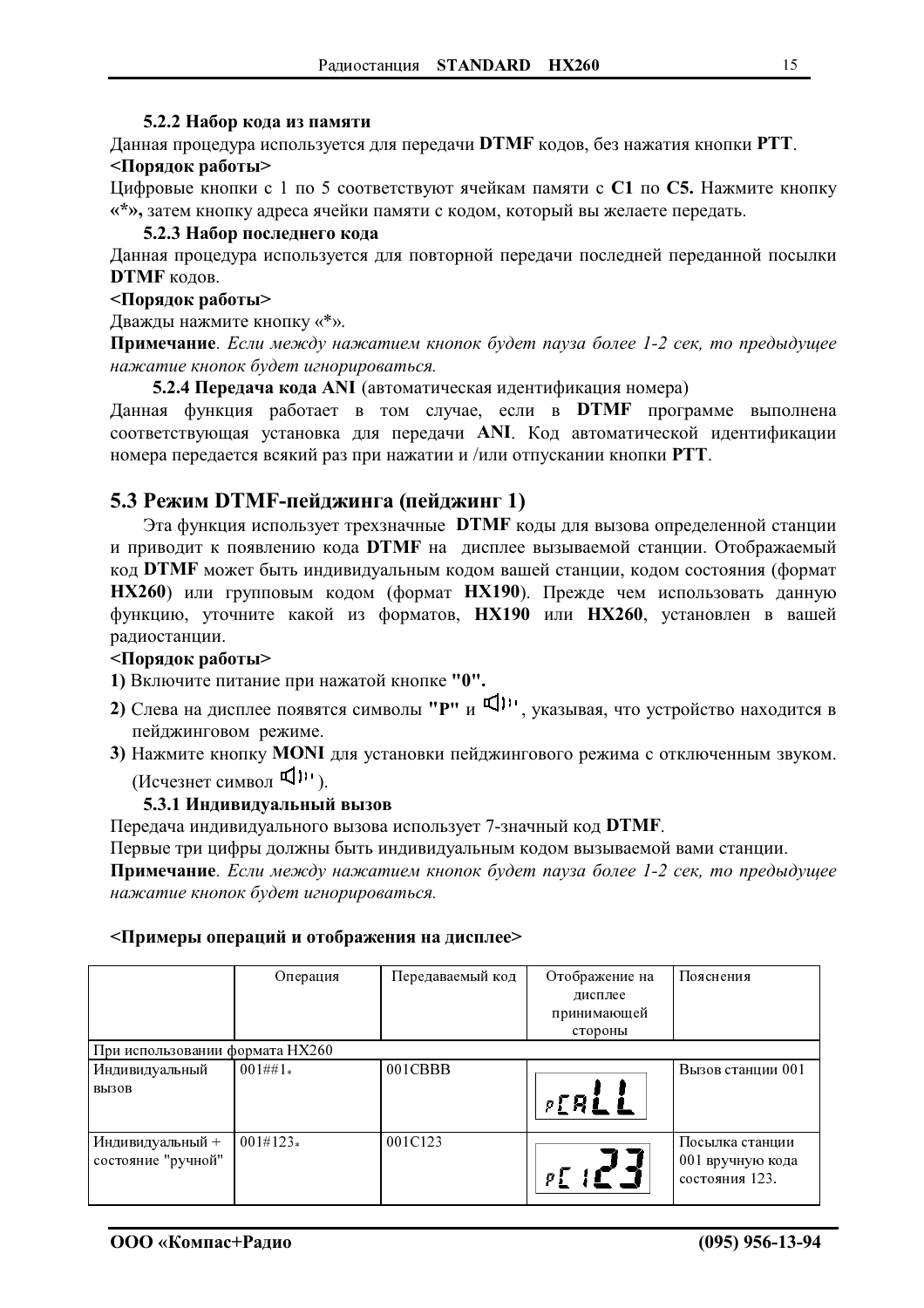| Индивидуальный +                | 001#   | 001C456         |            | Посылка станции    |
|---------------------------------|--------|-----------------|------------|--------------------|
| состояние "память"              |        | Код памяти      |            | 001 кода состояния |
|                                 |        |                 | $pE$ $Y$ . | памяти (456),      |
|                                 |        |                 |            | занесенного в      |
|                                 |        |                 |            | память.            |
| Индивидуальный +                | $001*$ | $001 * 002$     |            | Посылка станции    |
| код вашей станции               |        | Идентификацион- | anile.     | 001 кода вашей     |
|                                 |        | ный код         |            | станции (002).     |
|                                 |        |                 |            |                    |
| При использовании формата НХ190 |        |                 |            |                    |
| Индивидуальный +                | $001*$ | $001 * 002$     |            | Посылка станции    |
| код вашей станции               |        |                 |            | 001 кода вашей     |
|                                 |        |                 |            | станции (002).     |
|                                 |        |                 |            |                    |

#### 5.3.2 Групповой вызов

Для передачи группового вызова используется 7-значный код **DTMF**. Первые три цифры лолжны быть групповым колом вызываемой вами станции.

#### $\le$ Примеры операций и отображения на дисплее $\ge$

|                                 | Операция                        | Передавае-  | Отображение на                  |                                              |  |  |
|---------------------------------|---------------------------------|-------------|---------------------------------|----------------------------------------------|--|--|
|                                 |                                 | мый код     | лисплее                         | Пояснения                                    |  |  |
|                                 |                                 |             | принимающей                     |                                              |  |  |
|                                 |                                 |             | стороны                         |                                              |  |  |
| При использовании формата НХ260 |                                 |             |                                 |                                              |  |  |
| Групповой вызов                 | $#01##1*$                       | A01CBBB     |                                 | Вызов станций 001, 101, 201, 301,            |  |  |
|                                 |                                 |             | p                               | 401, 501, 601, 701, 801 и 901 (группа,       |  |  |
|                                 |                                 |             |                                 | в которой последние 3 цифры равны<br>" $01"$ |  |  |
| Групповой +                     | $#01#123*$                      | A01C123     |                                 | Посылка станциям 001, 101, 201,              |  |  |
| состояние "ручной"              |                                 |             | $P$ $R$ $R^{\bullet}$ $\hat{R}$ | 301, 401, 501, 601, 701, 801 и 901           |  |  |
|                                 |                                 |             |                                 | вручную кода состояния 123 (группа,          |  |  |
|                                 |                                 |             |                                 | в которой последние 3 цифры равны            |  |  |
|                                 |                                 |             |                                 | " $01$ ").                                   |  |  |
| Групповой +                     | #01# $*$                        | A01C456     |                                 | Посылка станциям 001, 101, 201,              |  |  |
| состояние "память"              |                                 | Код памяти  | , 84 J.A                        | 301, 401, 501, 601, 701, 801 и 901           |  |  |
|                                 |                                 |             |                                 | кода состояния (456), запомненного           |  |  |
|                                 |                                 |             |                                 | в памяти (группа, в которой                  |  |  |
|                                 |                                 |             |                                 | последние 3 цифры равны "01").               |  |  |
| Групповой + код                 | $#01*$                          | A01*002     |                                 | Посылка станциям 001, 101, 201,              |  |  |
| вашей станции                   |                                 | Идентифика  | : 901                           | 301, 401, 501, 601, 701, 801 и 901           |  |  |
|                                 |                                 | ционный кол |                                 | кода вашей станции (002) (группа, в          |  |  |
|                                 |                                 |             |                                 | которой последние 3 цифры равны              |  |  |
|                                 |                                 |             |                                 | " $01"$ )                                    |  |  |
|                                 | При использовании формата НХ190 |             |                                 |                                              |  |  |
| Групповой + код                 | 999.                            | 999*002     |                                 | Посылка станции с установленным              |  |  |
| вашей станции                   |                                 |             |                                 | групповым кодом 999 кода вашей               |  |  |
|                                 |                                 |             |                                 | станции (002).                               |  |  |

**Примечание**: Установка групповых кодов отличается в форматах НХ260 и НХ190. В  $\phi$ ормате НХ260 при вызове одна из первых трех цифр передается как код А, и код А лиспользуется в качестве признака любой цифры от 0 до 9. В формате НХ190 требуется заранее установить трехзначный групповой код.

.<br>Когда в групповом коде в качестве цифры вводится # (формат HX260), то будут вызваны все станции с любой цифрой на этом месте (от 0 до 9).Например: если введено «10#», то вызов придет станциям от 100 до 109.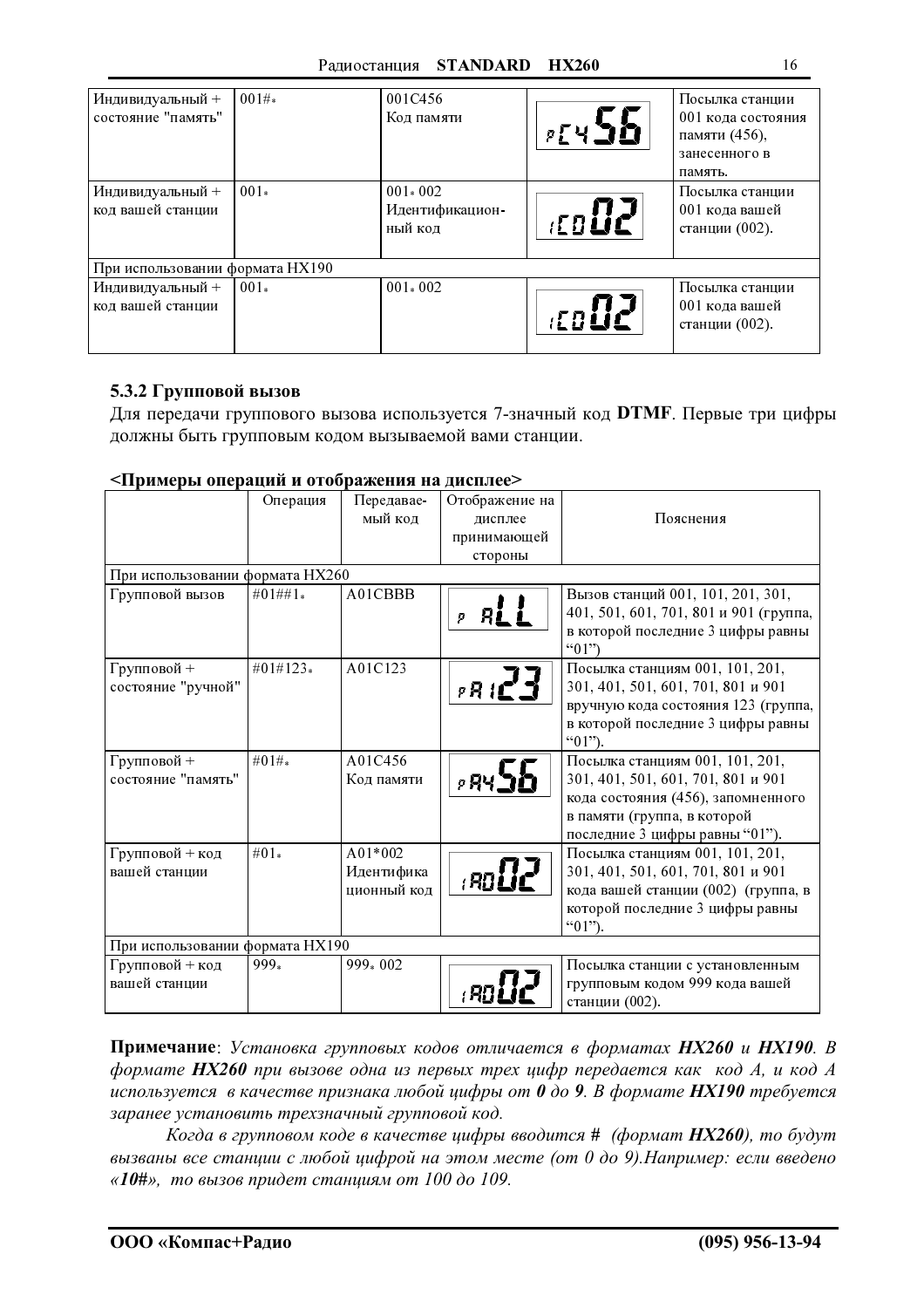#### 5.3.3 Пейджинговый предупреждающий сигнал

Данная функция активизирует звуковой предупреждающий сигнал при приеме При индивидуальном и пейджингового кода. групповом вызовах выдаются предупреждающие сигналы различного тона. Данная функция устанавливается в пейджинговом режиме DTMF посредством выбора BEEP SELECT.

#### 5.3.4 Функция автоответа

Данная функция активизирует передачу с вызываемой станции подтверждающего DTMF кода при получении пейджинг-кода. На вызывающей станции раздается звуковой сигнал, и на ее дисплее в течение четырех секунд отображается код **AbXXX**. На месте XXX появляется код автоответа. Функция автоответа работает только с индивидуальным вызовом. Данная функция не работает с групповым вызовом.

#### <Порядок работы>

В этом режиме при вызове вашей станции автоматически передается на вызывающую станцию трехзначный код автоответа.

- $\blacksquare$  Для работы в этом режиме необходима установка DTMF модуля CTD1600.
- Включите питание при нажатой кнопке "0". Затем, (в пейджинговом режиме) последовательно нажмите кнопки FUNC и "2".
- Когда другая станция находится в режиме автоответа, действуйте следующим образом:
	- 1) Код подтверждения возвращается с другой станции только в том случае, когда эта станция была вызвана с использованием индивидуального кода + кода собственной станнии.
	- 2) Когда с вызываемой станции принят код подтверждения, радиостанция выдает звуковой сигнал и отображает код автоответа другой станции.
	- 3) Если на принимающей станции не установлен код автоответа, то радиостанция выдаст только звуковой сигнал.

| Пример: | вызывающая станция  | A: CODE 001        |                    |
|---------|---------------------|--------------------|--------------------|
|         | принимающая станция | <b>B: CODE 002</b> | Код автоответа 123 |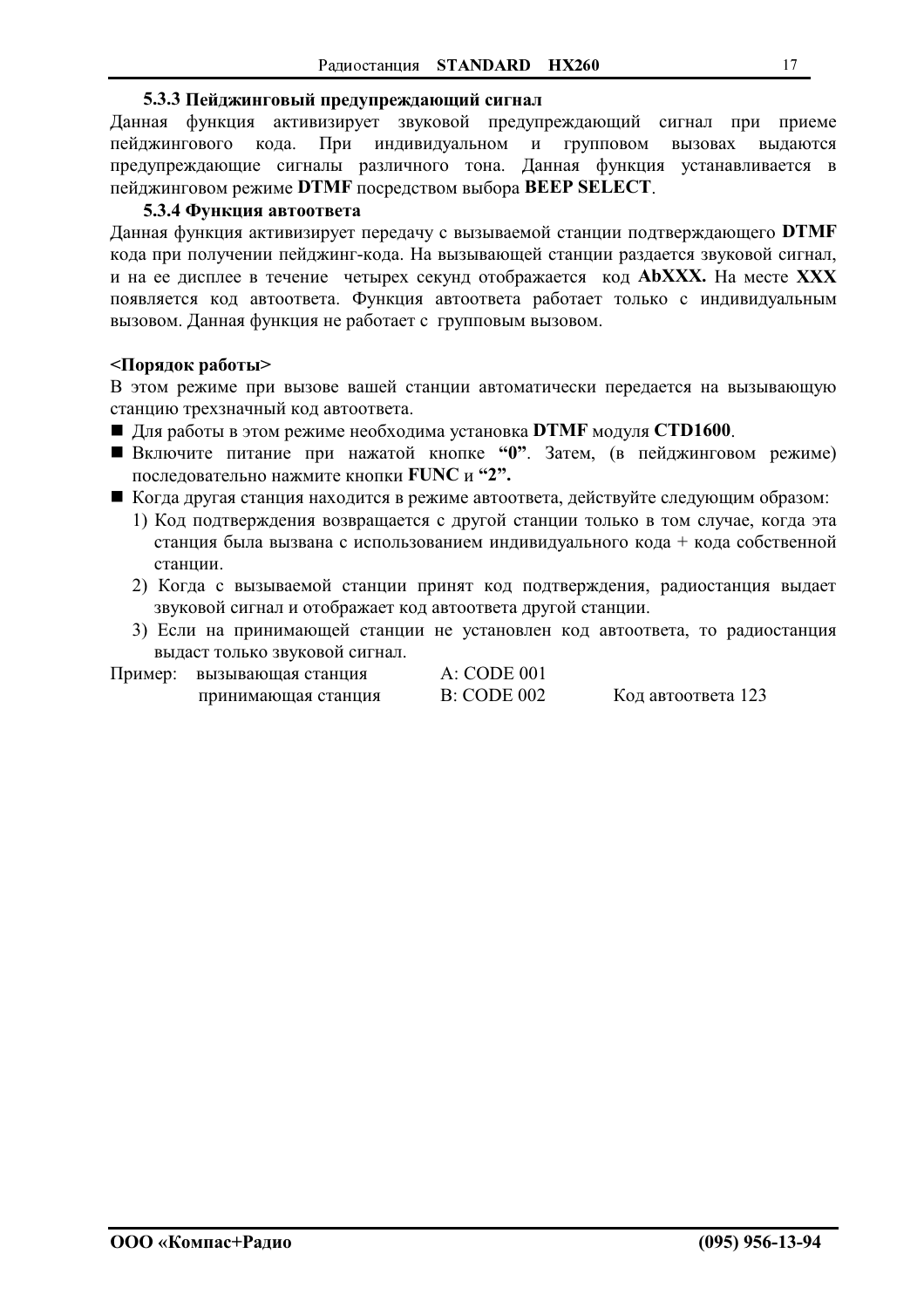

После того, как принят код автоответа, устройство выдает звуковой сигнал и отображает состояние другой станции.

После приема вызова устройство посылает код автоответа.

- Функция автоответа работает только в пейджинговом режиме.
- Коды автоответа можно запрограммировать в пейджинговом режиме.

Примеры информации, отображаемой на дисплее, во время работы в режиме автоответа

1) Индицируется, когда активизирован режим автоответа (светится точка)

$$
F_{R28}
$$

2) Индикация на принимающей станции

$$
\left| \frac{1}{\mathbb{E}^n} \right| \leq \frac{1}{n}
$$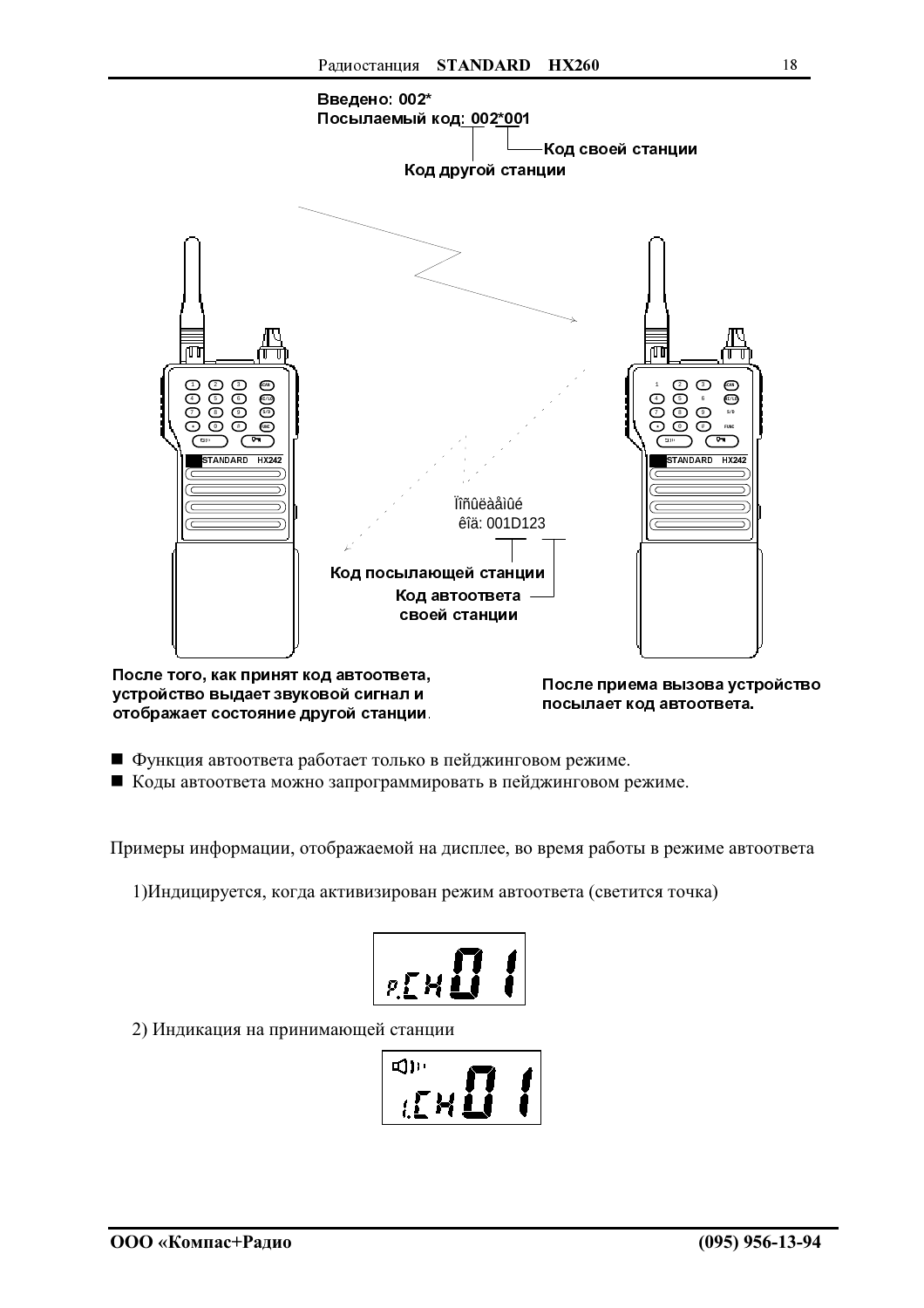3) Индикация на передающей станции после приема кода состояния

$$
\boxed{\mathbf{E}_{\mathbf{2},\mathbf{d},\mathbf{e}}^{\text{opt}}}
$$

#### 5.3.5 Режим установки кода автоответа

В данном режиме устанавливается код, который посылается при вызове станции, находящейся в режиме автоответа.

1) Включите питание станции при нажатой клавише "0" и войдите в пейджерный режим.

$$
\prod_{\mathcal{B}\in\mathcal{B}}\mathbb{E}_{\mathcal{B}}\left[\mathbb{E}_{\mathcal{B}}\right]
$$

2) последовательно нажмите кнопки FUNC и "1".

$$
\frac{R}{\sqrt{R}}
$$

- 3) Используя кнопки от "0" до "9" клавиатуры, введите трехзначный код автоответа. Должны быть введены три цифры. (Во время ввода цифр появится символ  $\bullet$ ).
- 4) Для занесения цифр в память нажмите кнопку MONI. (Пропадет символ В и появится символ "М").

$$
R_{\rm L}^{\rm max}
$$

5) Нажмите кнопку FUNC, затем кнопку "1" для того, чтобы закончить операцию установки и вернуться к первоначальной индикации.

$$
\boxed{\frac{\phi_{\text{p}}}{\phi_{\text{r}}^{\text{c}}\mathcal{H}}}
$$

6) После этого нажмите кнопку FUNC и, затем, кнопку "2" для ввода режима автоответа. Справа внизу от "Р" появится точка, показывающая, что установлен режим автоответа.

$$
\left\lceil \frac{1}{\sqrt{2\pi}}\right\rceil
$$

Примечание: Для удаления кода нажмите кнопку  $SCAN$ . Возможно просмотреть установленные коды, поворачивая ручку переключателя каналов. Функция автоответа включается и выключается последовательным нажатием кнопок **FUNC**  $u$  "2".

#### 5.3.6 Функция ответного вызова

Если включена функция DTMF (пейджинг 1) или функция блокировки передачи **DTMF** (пейджинг 2), то ваша радиостанция может работать в режиме ответного вызова. В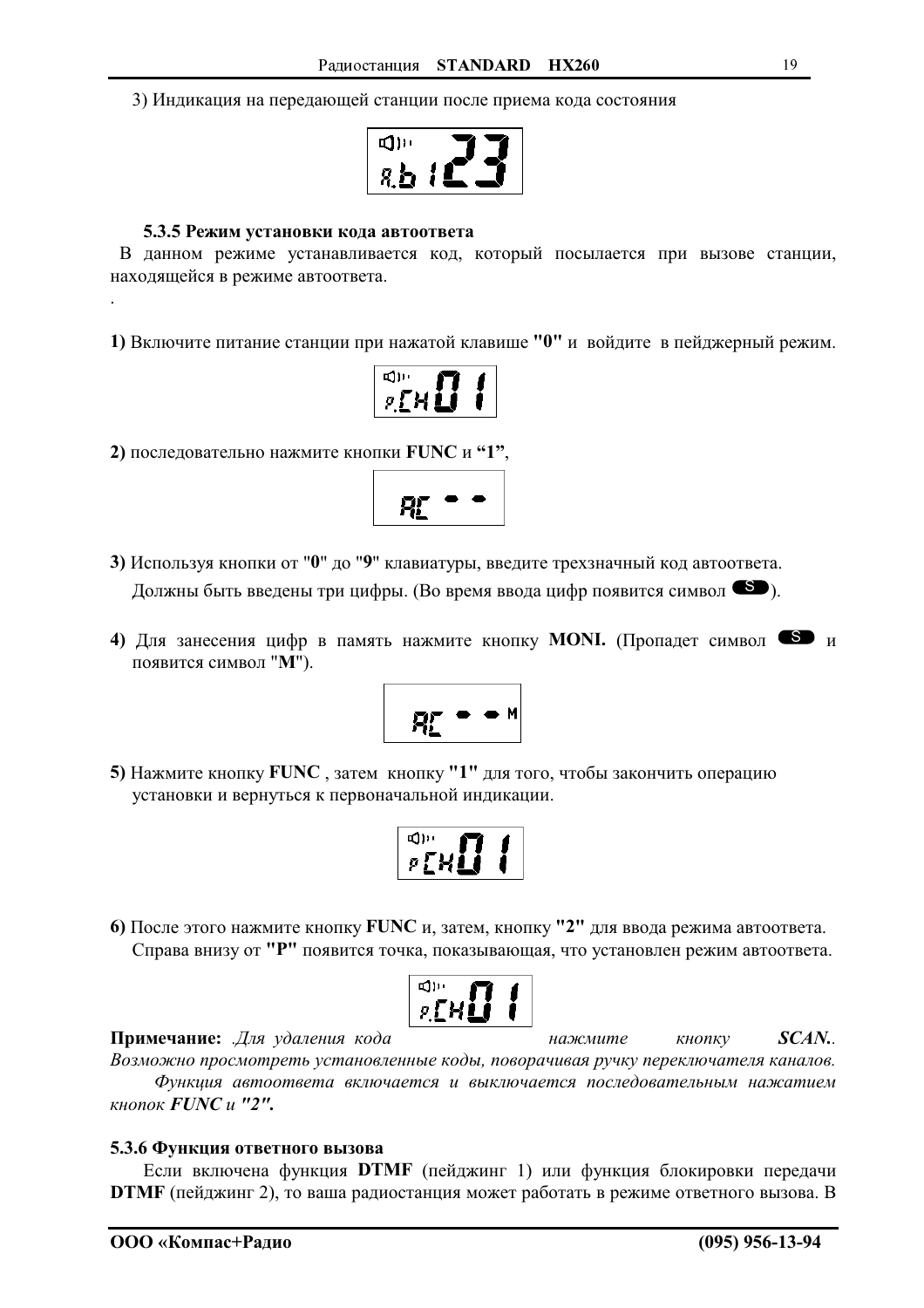<span id="page-19-0"></span>этом режиме радиостанция будет принимать и запоминать код вызывающей станции. Для выдачи в эфир ответного вызова Вам необходимо нажать кнопку РТТ. Эта функция бывает полезна в случаях, когда вы заняты во время приема вызова. На дисплее будет отображен один из вариантов индикации, перечисленных в таблице параграфа 5.3.1.

Ответный вызов работает после того, как на дисплее исчезнет символ < который пропадает через четыре секунды после вызова.

Если Вы желаете использовать эту функцию, сначала убедитесь, что для вызова вашей станции был использован индивидуальный код.

Функция ответного вызова отключается при включении функции ANI.

Для отмены ответного вызова без выключения этой функции, нажмите любую кнопку за исключением РТТ, LAMP и КЕУ LOCK.

#### 5.4 Операция блокировки передачи DTMF (пейджинг 2)

Данная функция может быть запрограммирована дилером. Когда данная функция активизирована, радиостанция не может выйти на передачу в течение 4 секунд после окончания приема. Это предупреждает нарушение связи между другими радиостанциями до тех пор, пока связь между ними не будет завершена.

Например, в радиостанции "А" установлена блокировка передачи DTMF и оператор прослушивает обмен между радиостанциями "В" и "С", у которых нет блокировки передачи DTMF. Радиостанция "А" может выйти на передачу лишь тогда, когда в обмене между радиостанциями "В" и "С" возникнет 4 секундная пауза.

Когда включена данная функция, то:

- 1) Передача невозможна в первые 4 секунды после включения питания.
- 2) Передача невозможна пока принимается сигнал и 4 секунды после его окончания.
- 3) Пока устройство находится в режиме ожидания пейджинга, индицируется символ ピルー
- 4) Кнопка **MONI** может только перевести радиостанцию в состояние пейджинга с отключенным звуком.
- 5) При включении питания в течение 0.5 секунд на дисплее будет отображаться "IH".

#### 5.5 Программа пользователей DTMF

В программе пользователей DTMF могут быть запрограммированы 5 набираемых кодов, код ANI и др.

| Кнопка «*»+ включение                  | Вход в режим программирования <b>DTMF</b>                          |
|----------------------------------------|--------------------------------------------------------------------|
| питания                                |                                                                    |
| Кнопка LAMP/KEY.L<br><b>LAMP/KEY L</b> | Используется для выполнения прохода по шагам установки             |
| Кнопка <b>MONI</b><br><b>MONI</b>      | Используется для занесения введенных данных в память               |
| Кнопка SCAN<br><b>SCAN</b>             | Используется для стирания введенных или хранящихся в память данных |
| 12<br>цифровых кнопок и<br><b>PTT</b>  | Используются для ввода необходимых данных                          |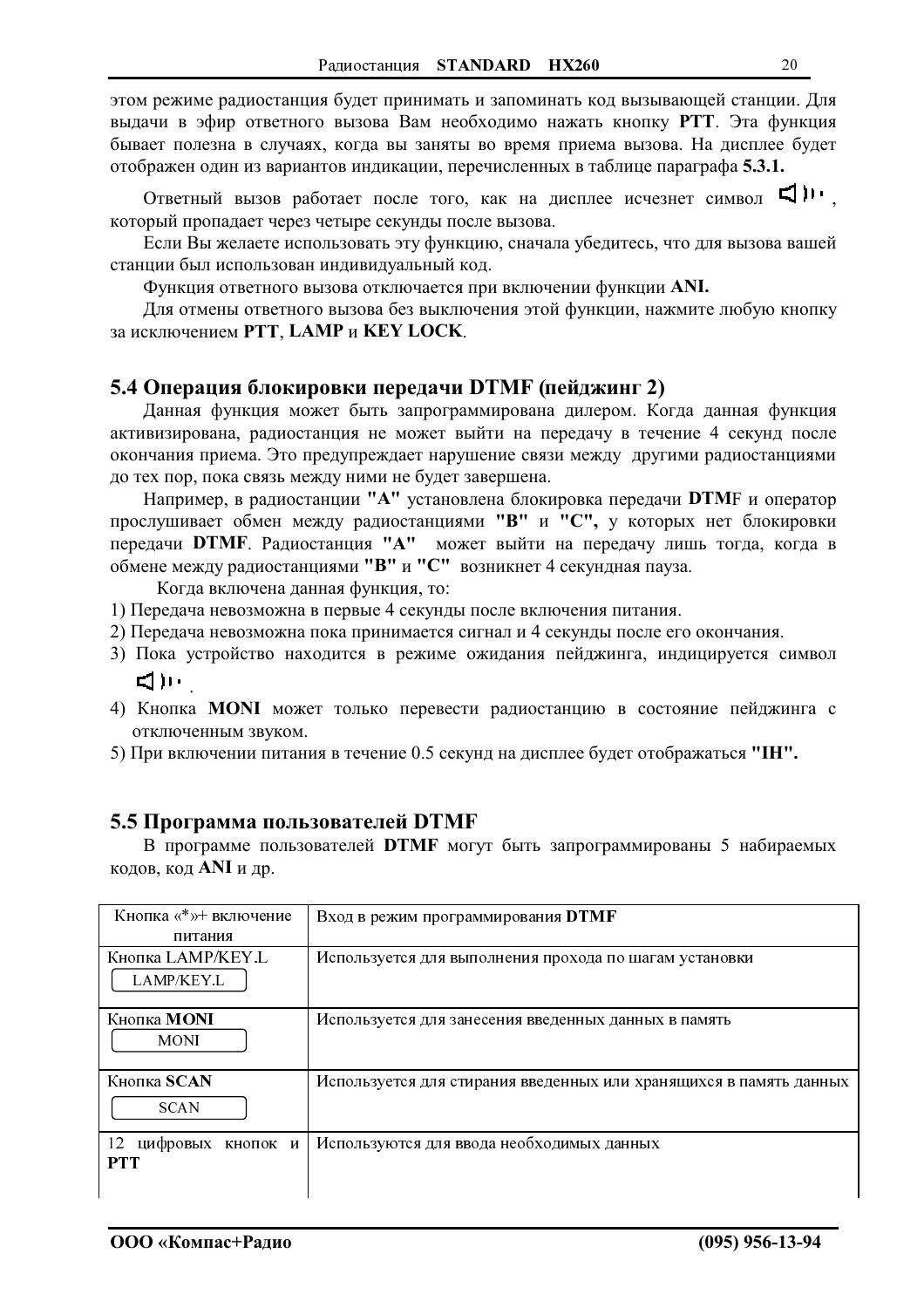| Кнопка           | При отпущенной кнопке РТТ |                  | При нажатой кнопке РТТ |                          |
|------------------|---------------------------|------------------|------------------------|--------------------------|
|                  | Код                       | Индикация на ЖКИ | Код                    | Индикация на<br>ЖКИ      |
| $\mathbf{1}$     | 1                         | $\mathbf{1}$     | $\mathbf{A}$           | я                        |
| $\overline{2}$   | $\overline{2}$            | $\overline{a}$   | $\, {\bf B}$           | ь                        |
| 3                | 3                         | $\overline{3}$   | $\mathcal{C}$          | E                        |
| $\overline{4}$   | $\overline{4}$            | $\overline{4}$   | $\mathbf D$            | d                        |
| 5                | 5                         | $\overline{5}$   |                        |                          |
| 6                | 6                         | 6                |                        |                          |
| $\overline{7}$   | $\overline{7}$            | $\overline{7}$   |                        |                          |
| 8                | 8                         | $\overline{8}$   |                        |                          |
| 9                | 9                         | 9                |                        |                          |
| $\boldsymbol{0}$ | $\boldsymbol{0}$          | $\mathbf{0}$     | нет<br>звука           | $\overline{\phantom{a}}$ |
| $\star$          | $\star$                   |                  |                        |                          |
| $\#$             | $\#$                      | $\equiv$         |                        |                          |

# Индикация дисплея в режиме программирования

| Программа              | Отображение         | Объяснение установок                                       | Первоначальное<br>значение |
|------------------------|---------------------|------------------------------------------------------------|----------------------------|
| Режим программирования |                     | Показывает, что активизирована память<br>набираемых кодов. |                            |
| Память набора кода 1   |                     | Индицирует память набора кода 1.                           |                            |
| Память набора кода 2   | E2.                 | Индицирует память набора кода 2.                           |                            |
| Память набора кода 3   |                     | Индицирует память набора кода 3.                           |                            |
| Память набора кода 4   |                     | Индицирует память набора кода 4.                           |                            |
| Память набора кода 5   | ΓS                  | Индицирует память набора кода 5.                           |                            |
| Память ANI             | Ŗη                  | Устанавливает код ANI длиной до 21<br>цифры.               |                            |
| Выбор формата DTMF     | $\mathbb{F}_\Sigma$ | 01. Формат НХ260<br>00. Формат НХ190                       | 01                         |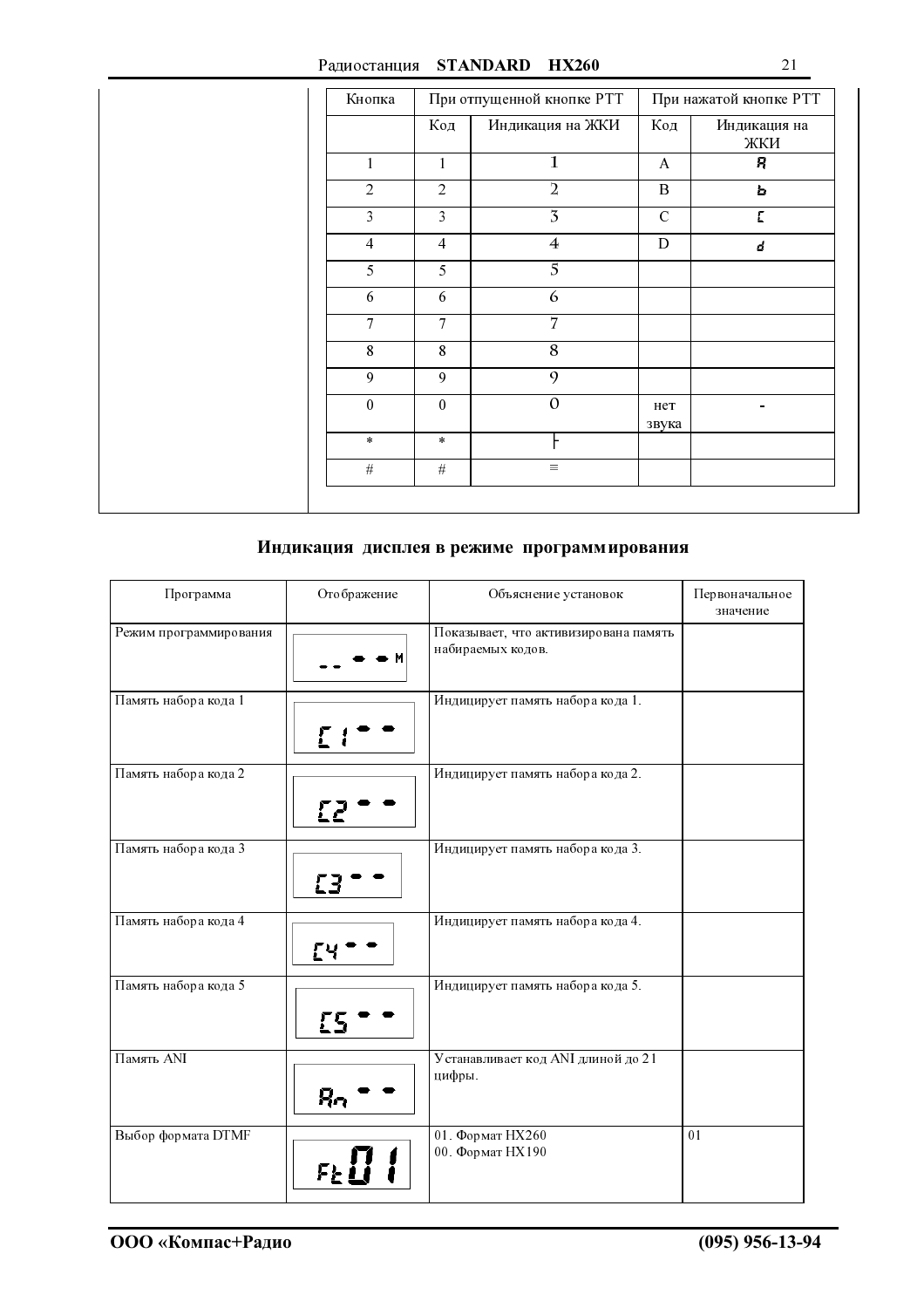| Память кода станции            |      | Устанавливает трехзначный код своей<br>станции, используя только цифры от 0<br>ло 9.            |                |
|--------------------------------|------|-------------------------------------------------------------------------------------------------|----------------|
| Код состояния                  |      | Устанавливает трехзначный код<br>состояния, используя только цифры от<br>0 до 9 (формат НХ260). |                |
| Групповой код                  |      | Устанавливает трехзначный групповой<br>код, используя только цифры от 0 до 9<br>(формат НХ190). |                |
| Выбор ANI                      | 85 O | oF: ANI выкл<br>С1: при нажатой РТТ<br>С2: при отпущенной РТТ<br>С3: при нажатой/отпущенной РТТ | oF             |
| Время задержки первого<br>тона |      | $2.5:250$ Mc<br>3.5:350 мс<br>7.5: 750 мс                                                       | 2.5            |
| Скорость набора кода           |      | $01:30/30$ Mc<br>$02:50/50$ Mc<br>$03:80/80$ Mc<br>04: 160/160 мс                               | 0 <sub>1</sub> |
| Выбор звукового сигнала        | 1.PC | on: выдача предупреждающего сигнала<br>при вызове<br>о Г: предупреждающий сигнал не<br>выдается | on             |

#### <Процедура>

Вход в режим программирования DTMF

(1) Включите питание при нажатой кнопке «\*».

(2) Отпустите кнопку «\*», и на дисплее будет показано исходное состояние. (Только при установленном модуле СТD1600).

$$
\begin{array}{c}\n\bullet \\
\bullet \\
\end{array}
$$

#### Установка набора из памяти

В память заносятся до пяти последовательностей (номеров) DTMF. Каждый номер может содержать до 21 цифры.

(1) Нажмите кнопку **LAMP/KEY.** L и вызовите ячейки памяти для набора кода (C1 - C5).

Первоначально на дисплее будет отображено

$$
\mathcal{L} t^{\bullet \bullet}
$$

и будет включена память набора кода.

(2) Выполните ввод кодов для набора, используя 12 кнопок клавиатуры и РТТ.

Когда вводятся коды A, B, C, D или No Tone, держите кнопку PTT нажатой и нажимайте кнопки 1 - 4 или  $\mathbf{0}$ 

(3) Нажмите кнопку MONI для ввода в память набранной последовательности знаков.

(4) Когда код занесен в память, станция выдает звуковой сигнал, и в правой стороне дисплея появляется символ "М".

Если вы хотите проверить установки, поворачивайте ручку переключателя каналов. (Будут отображаться коды длиной до 4 цифр).

(5) При повторном нажатии кнопки LAMP/KEY. L появится следующий адрес и можно будет занести в память следующий код для набора.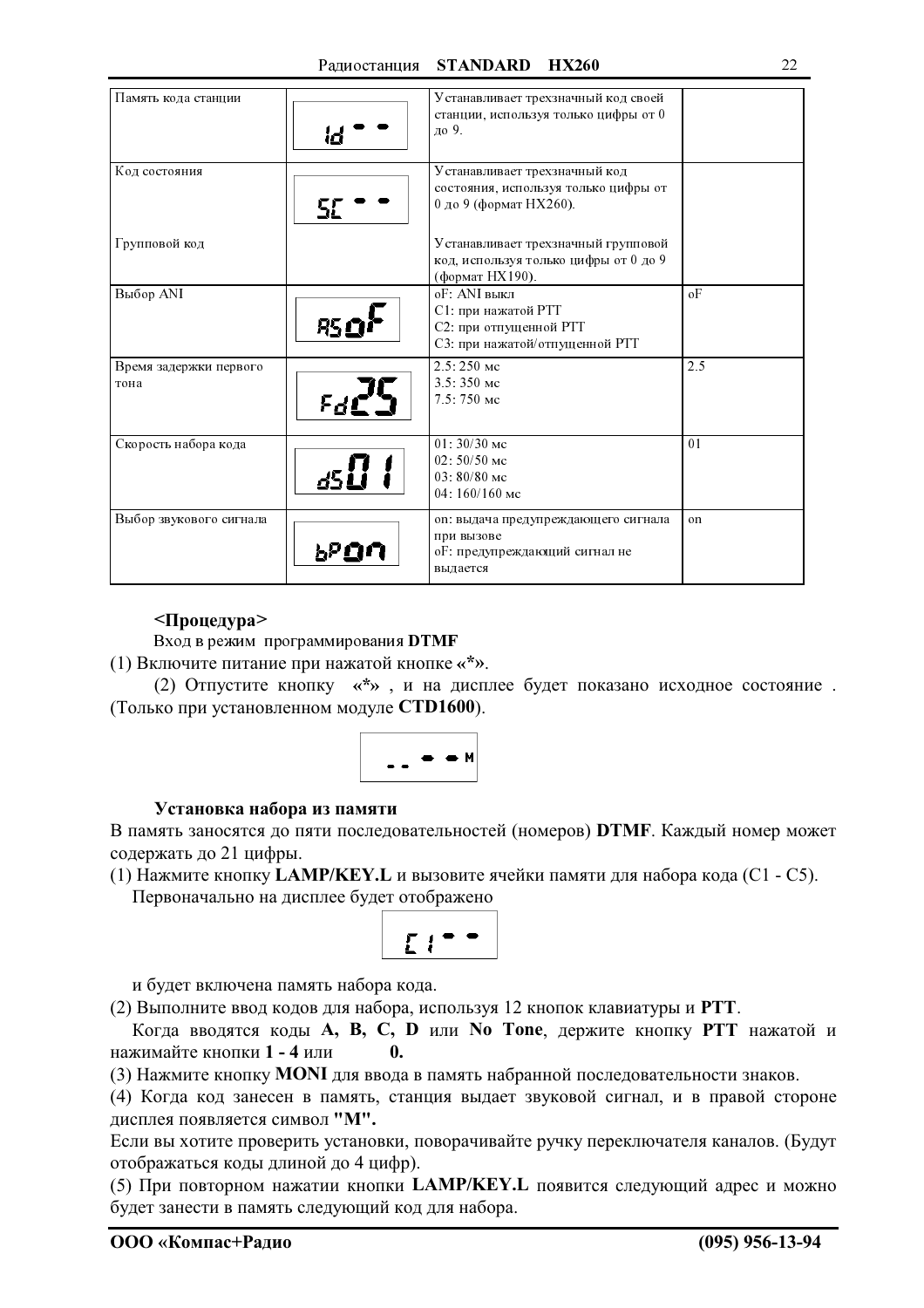#### Память кола ANI

ANI код передается при нажатии и/или отпускании кнопки PTT.

■ Посылка кода ANI сопровождается временной задержкой.

■ Код ANI может содержать знаки с 0 до 9,  $, \#$ , и с А до D.

Код устанавливается также, как это описано в пункте 2.

### Выбор формата DTMF

Выбор формата НХ190 или НХ260.

- (1) Нажмите кнопку LAMP/KEY.L и выберите соответствующий пункт FLO !
- (2) Для выбора формата DTMF поверните ручку переключателя каналов.
- (3) Для занесения установки в память нажмите кнопку MONI.

#### Память кода станции

Может быть установлен 3-значный код собственной станции.

- (1) Нажмите кнопку LAMP/KEY. L и выберите соответствующий пункт
- (2) Используя 12 кнопок, выполните ввод кода станции.
- (3) Для ввода кода станции в память нажмите кнопку **MONI**.

#### Память кода группы/состояния

Может быть установлен 3-значный код состояния.

При использовании формата НХ190 устанавливается групповой код.

(1) Нажмите кнопку **LAMP/KEY.** L и и выберите соответствующий пункт

- (2) Используя 12 кнопок, выполните ввод кода состояния.
	- (При вводе кода в формате HX190 действительны только цифры).

(3) Для ввода кода состояния в память нажмите кнопку MONI.

#### Выбор момента передачи ANI

С помощью данной функции устанавливается момент передачи кода ANI.

Момент передачи кода ANI может быть выбран из следующих четырех вариантов:

(1) Функция выключена (код ANI не передается).

- (2) Код ANI передается при нажатии кнопки PTT.
- (3) Код ANI передается при отпускании кнопки PTT.
- (4) Код ANI передается при нажатии и отпускании кнопки PTT.

Эти установки выполняются таким же образом, как описано ранее.

#### Время задержки первой тональной посылки

Может быть устанановлено время между нажатием кнопки PTT и началом передачи кодов DTMF.

Выберите одно из следующих значений:

- $(a)$  250 MC
- (b)  $350$  Mc
- $(c) 750$  Mc

Эти установки выполняются таким же образом, как описано ранее.

#### Примечание:

(1) значения 350 или 750 мс рекомендуются при использовании функции CTCSS.

(2) при использовании ретранслятора установите значение 750 мс.

#### Скорость передачи кода DTMF

Может быть установлено время передачи кодов DTMF при их автоматической посылке. Выберите установки времени из следующих четырех значений:

В: 30 мс  $(a)$  A: 30 Mc



 $id$  =  $\bullet$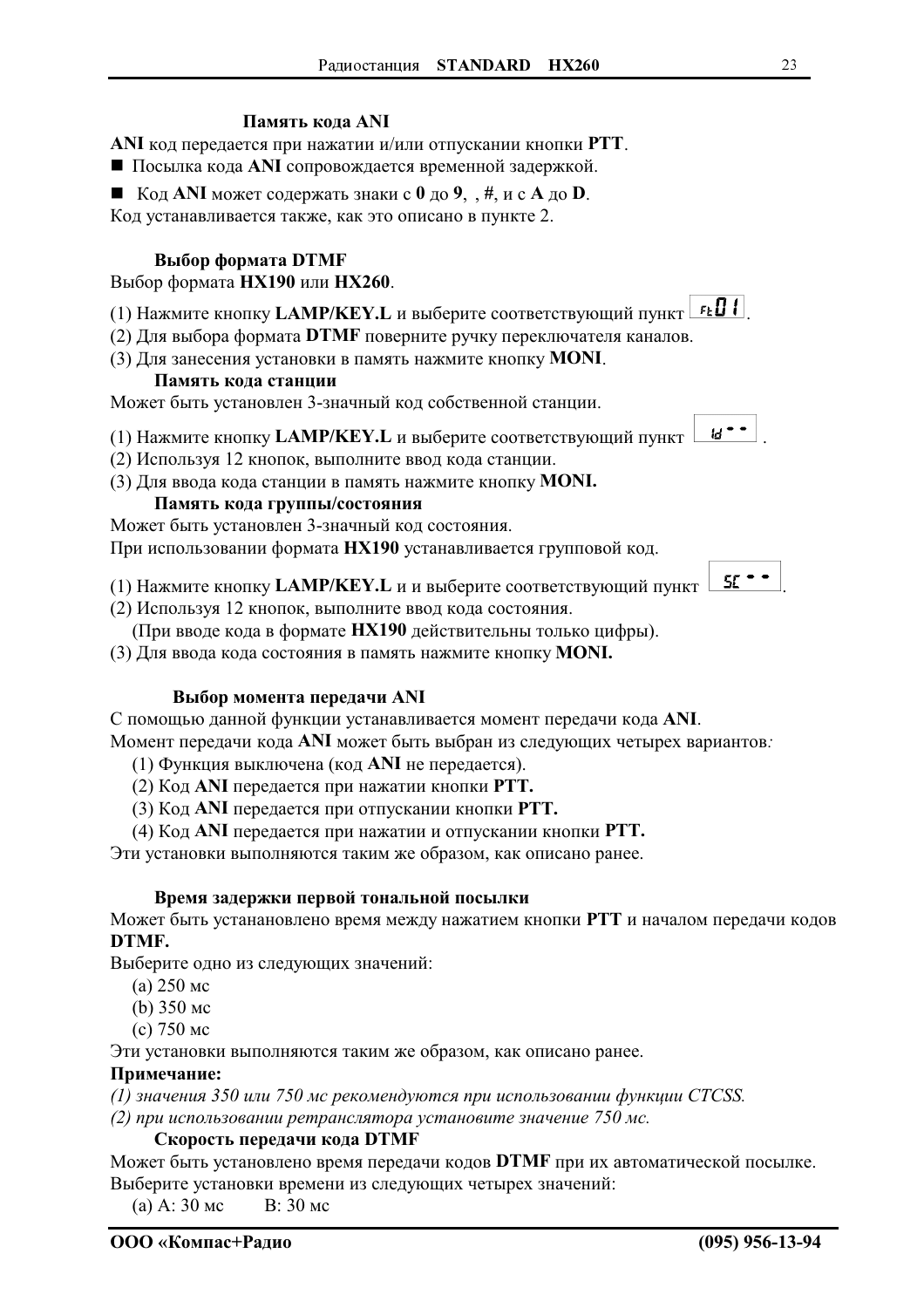

Эти установки выполняются таким же образом, как описано ранее.

### Выбор звукового сигнала

Можно установить будет ли выдаваться звуковой сигнал при приеме вызова. Эти установки выполняются таким же образом, как описано ранее.

#### Примечание:

(1) Если в ячейке памяти для набора кода уже имеется код, то на дисплее будут отображены первые три цифры, находящиеся в памяти и буква «М».

Если в ячейке памяти более трех цифр, то для просмотра остальных цифр поверните ручку переключателя каналов. (Во время выполнения прокрутки отображается символ  $\bullet$ 

(2) Для изменения значения удалите код **DTMF**, занесенный в память, и затем введите нужные цифры.

(3) Для удаления содержимого памяти нажмите кнопку **SCAN**. Раздастся одиночный звуковой сигнал, показывающий, что содержимое памяти стерто и на дисплее появится

 $\textit{cumson}$   $\bullet$ .